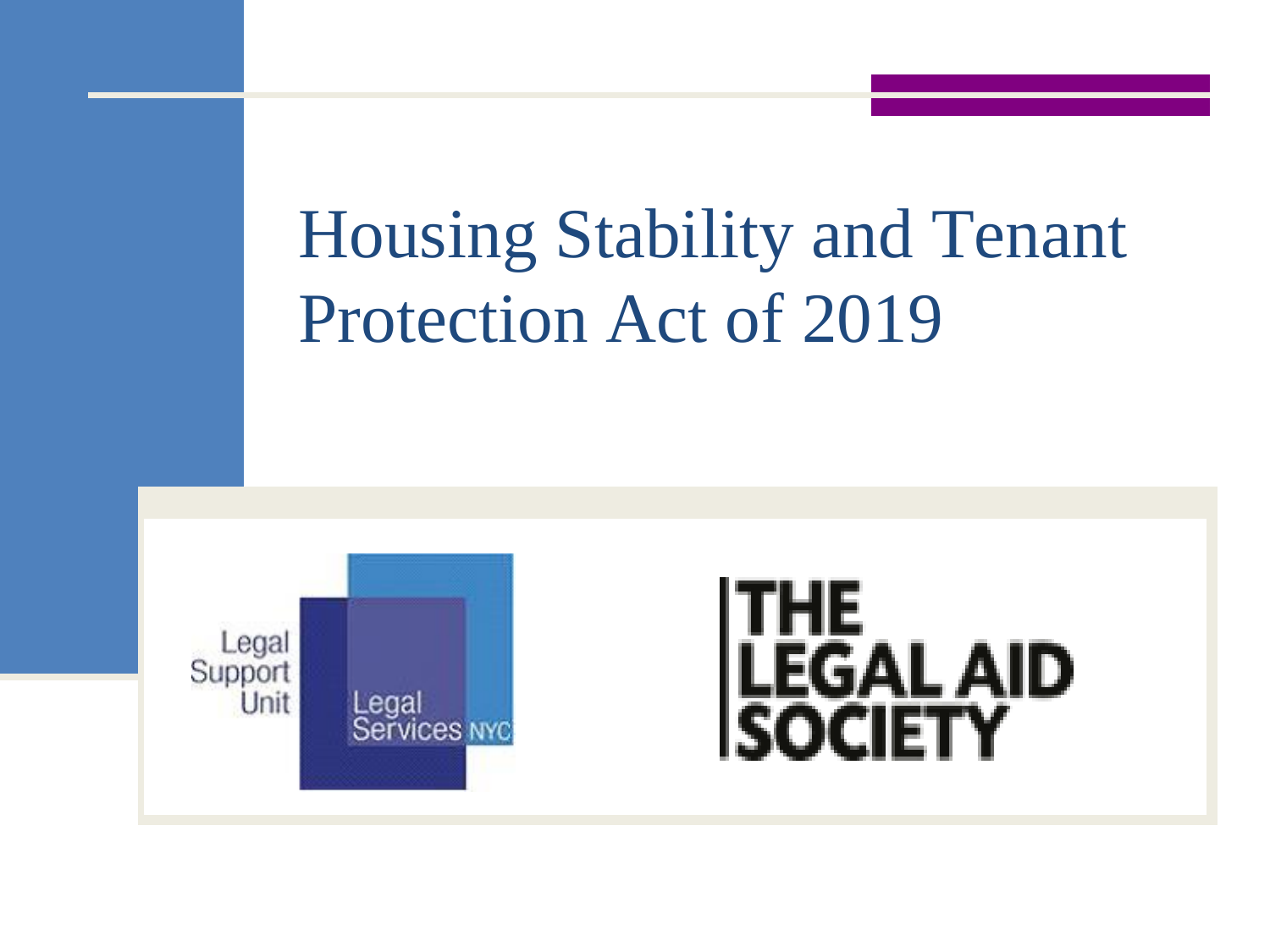### Rent Regulation Former Law

- Rent Regulation was subject to expiration every four or five years and had to be renewed: For Example:
	- In 2011 Rent Regulation was extended to June 15, 2015
	- In 2015 Rent Regulation was extended to June 15, 2019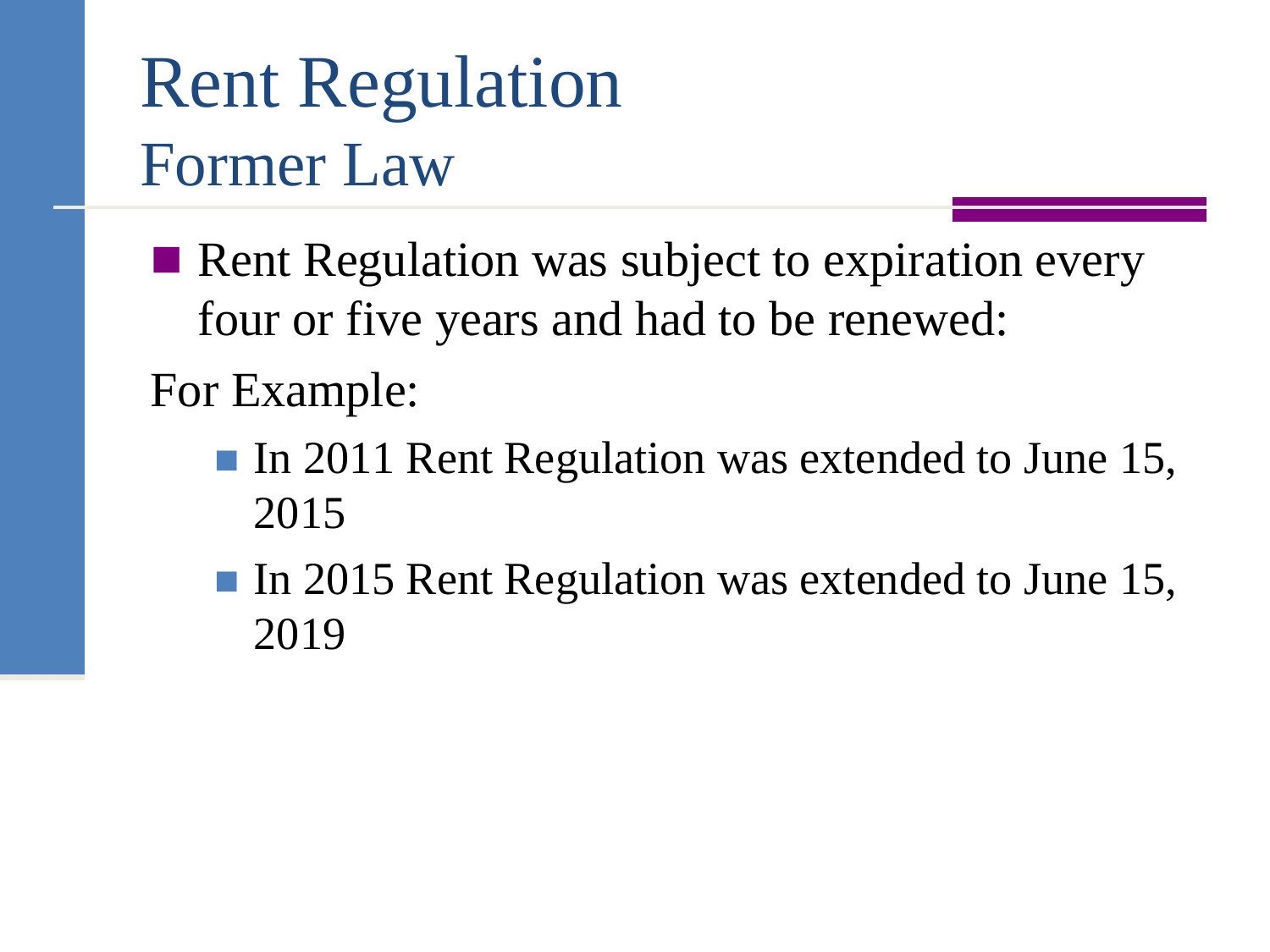# Part A: Rent Regulation

- Rent Regulation is permanent and will not sunset unless the Legislature repeals or terminates.
- Localities still must find a state of emergency and have a vacancy rate of less than 5%,
- **Effective immediately.**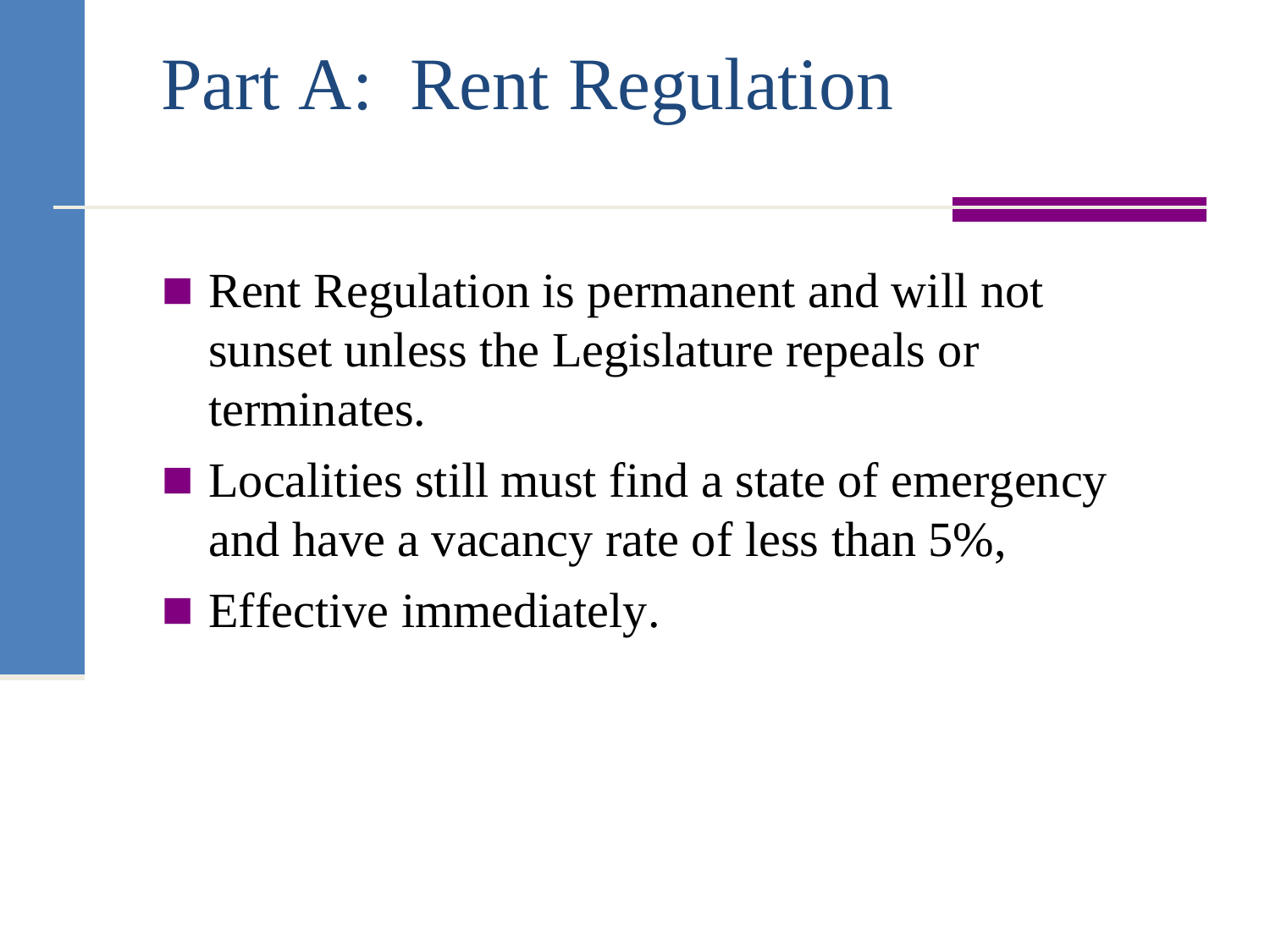### Vacancy and Longevity Bonus – Former Law

- Vacancy bonus
	- When an apartment subject to rent stabilization becomes vacant, the RSL provides for a 20% vacancy increase if the new tenant chooses a two-year lease. (The vacancy increase for a one-year lease is reduced by the difference between the RGB increase for a two-year and a one-year lease, currently 2%). RSL  $\S$ 26-511(c)(5-a).
	- In addition, where a landlord has not obtained a vacancy allowance within the last eight years, the owner can add .6% increase for each year. Id.
	- *Note since 2015, preferential rent tenancies,* had a different vacancy bonus structure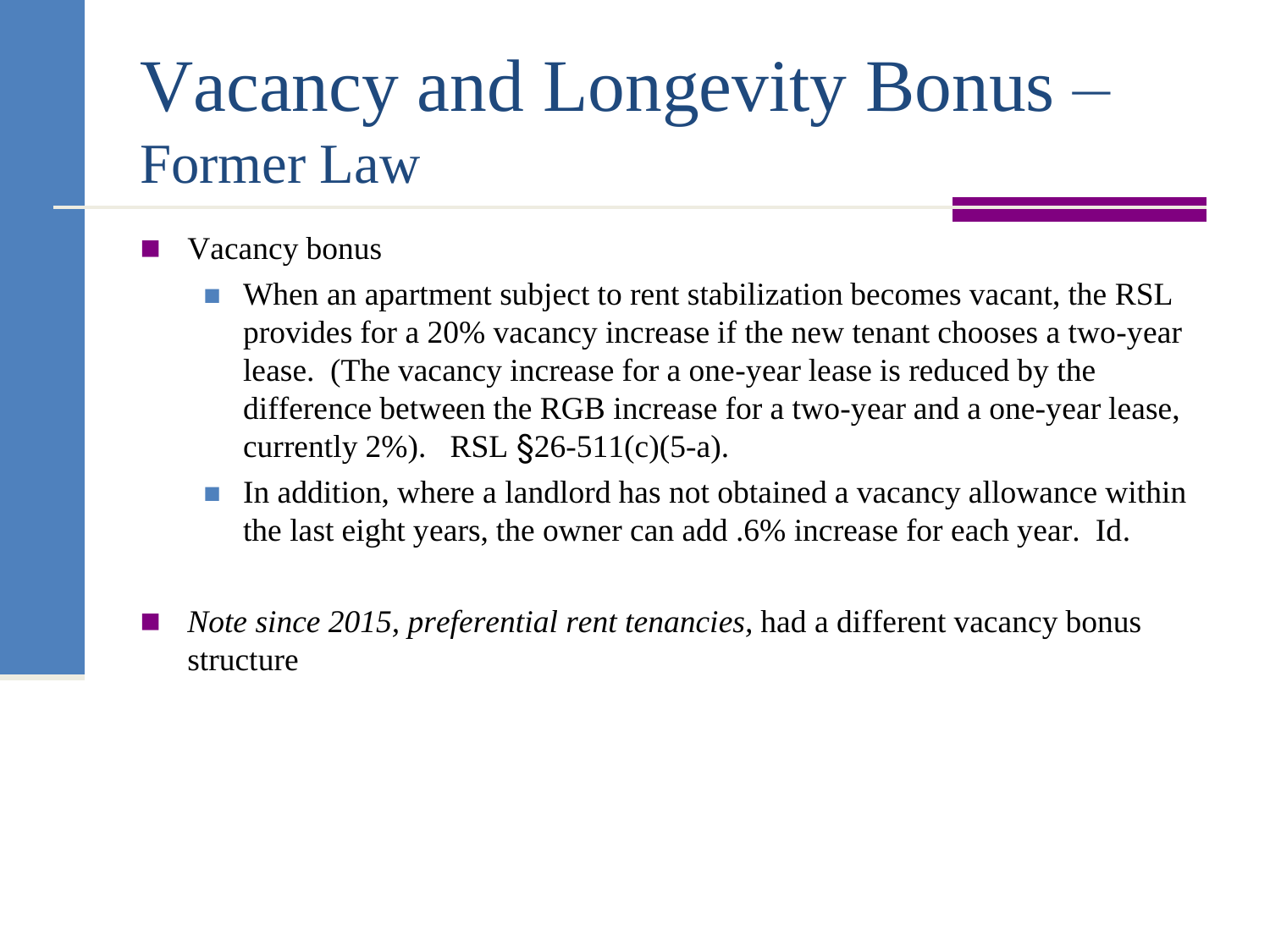Part B: Vacancy Bonus and Longevity Bonus

- Repeals the vacancy bonus no more 20% increases
- Repeals the longevity bonus no more increases for long time tenants vacating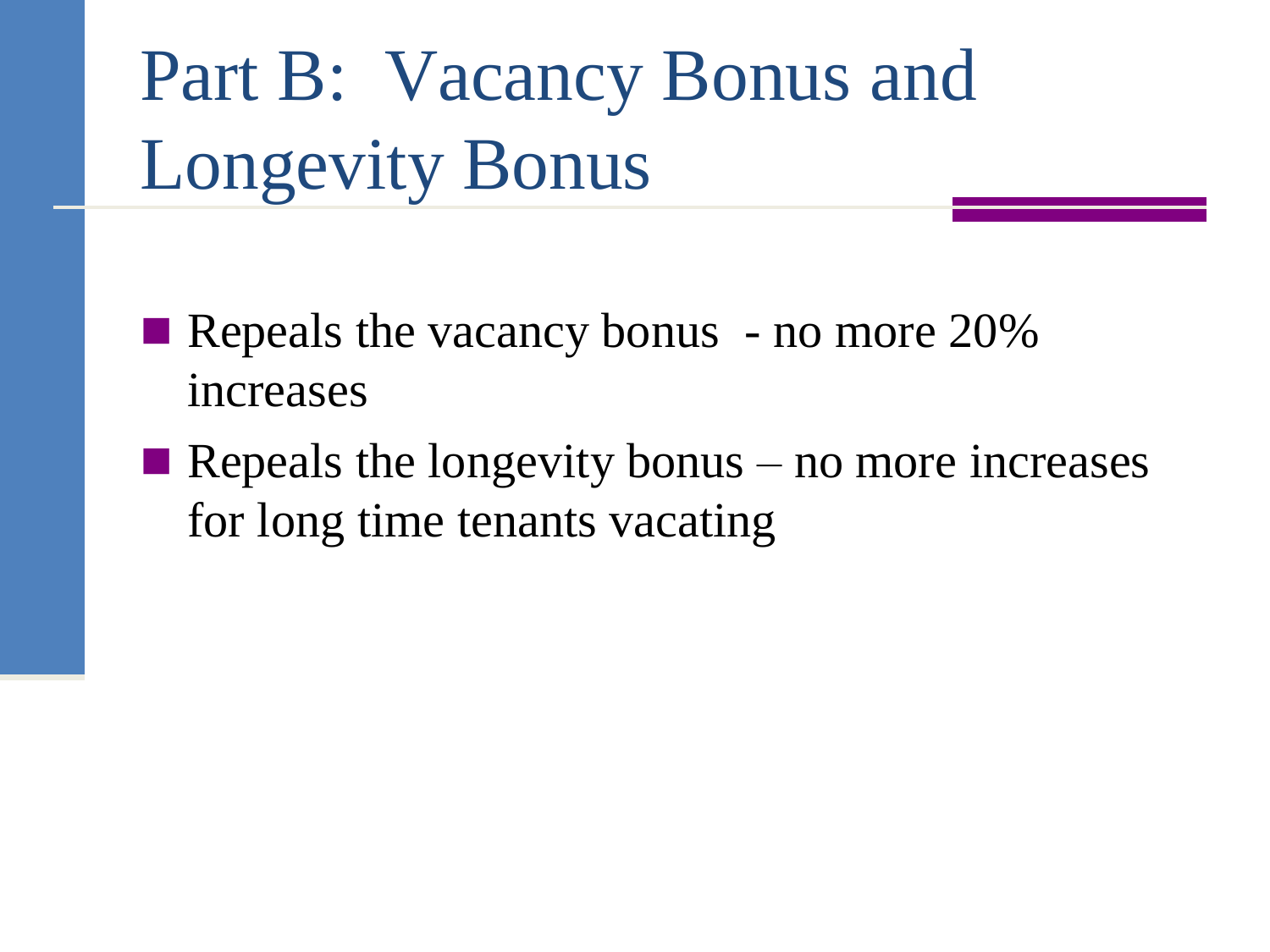### Rent Guidelines Board Former Law

- The Board set vacancy allowances until 1997 when the 20% statutory bonus was introduced.
- Casado v. Markus upheld the legality of Rent Guidelines Board Orders that enacted adjustments based on a tenant's rent("poor tax") and the time elapsed since the last vacancy lease ("longevity tax").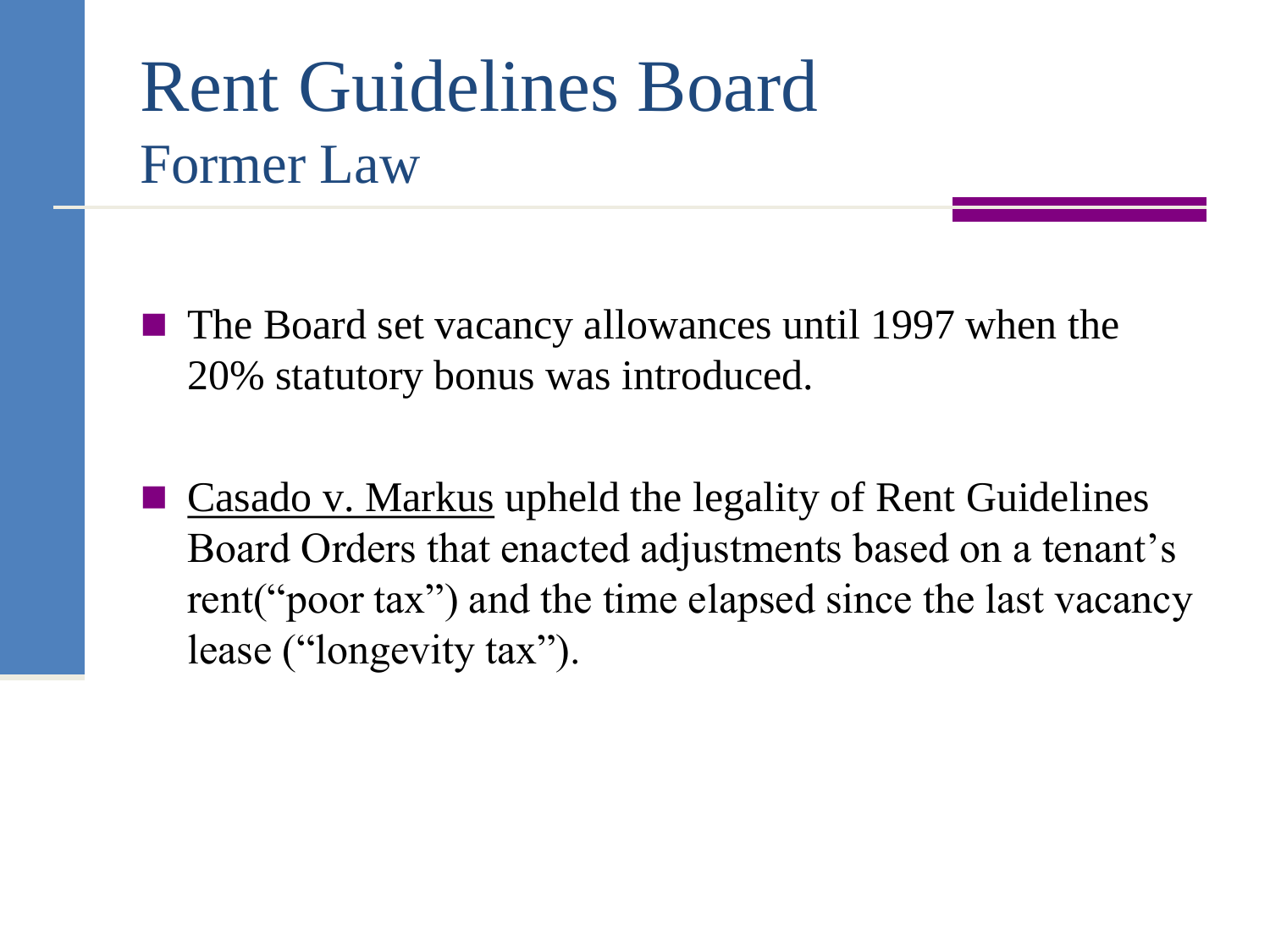### Part C: Rent Guidelines Board

- The Rent Guidelines Board and County Rent Boards ("RGB") cannot enact any adjustments for vacancy leases ("vacancy bonus").
- **RGB** cannot set additional increases based on the current rental cost of a unit or the amount of time since the owner was authorized to take additional rent increases, such as a vacancy bonus ("poor/longevity tax")
	- Repeals **Casado v. Markus**
- Effective immediately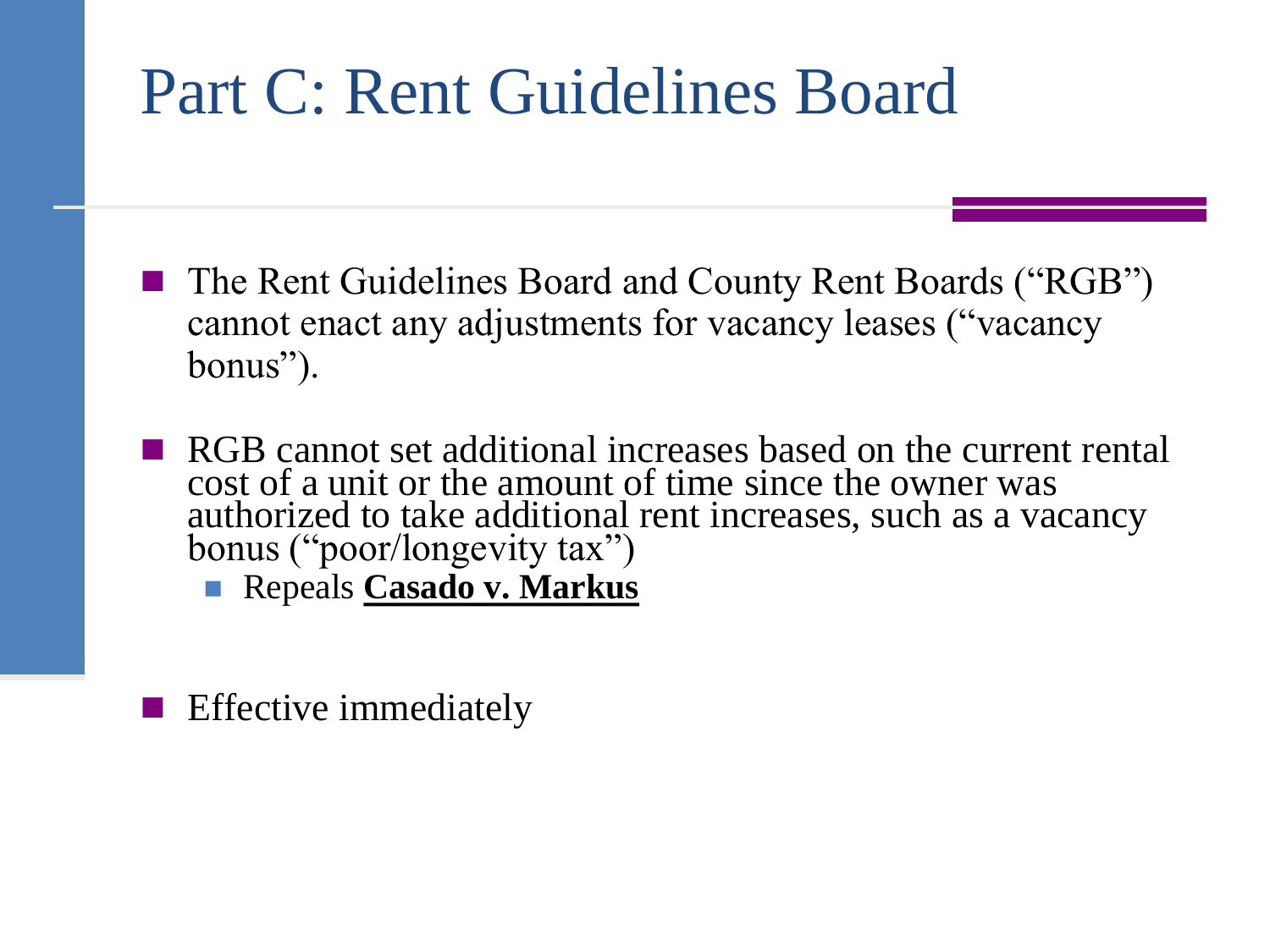#### VACANCY/HIGH INCOME DECONTROL Former Law

#### Vacancy Decontrol

 If the legal regulated rent reached \$2774.76, the next vacancy lease would not be subject to rent regulation

#### High Income Decontrol

 The next renewal lease would not be subject to rent regulation if the legal regulated rent reached \$2774.76 and the household income reached \$200k in each of the two preceding calendar years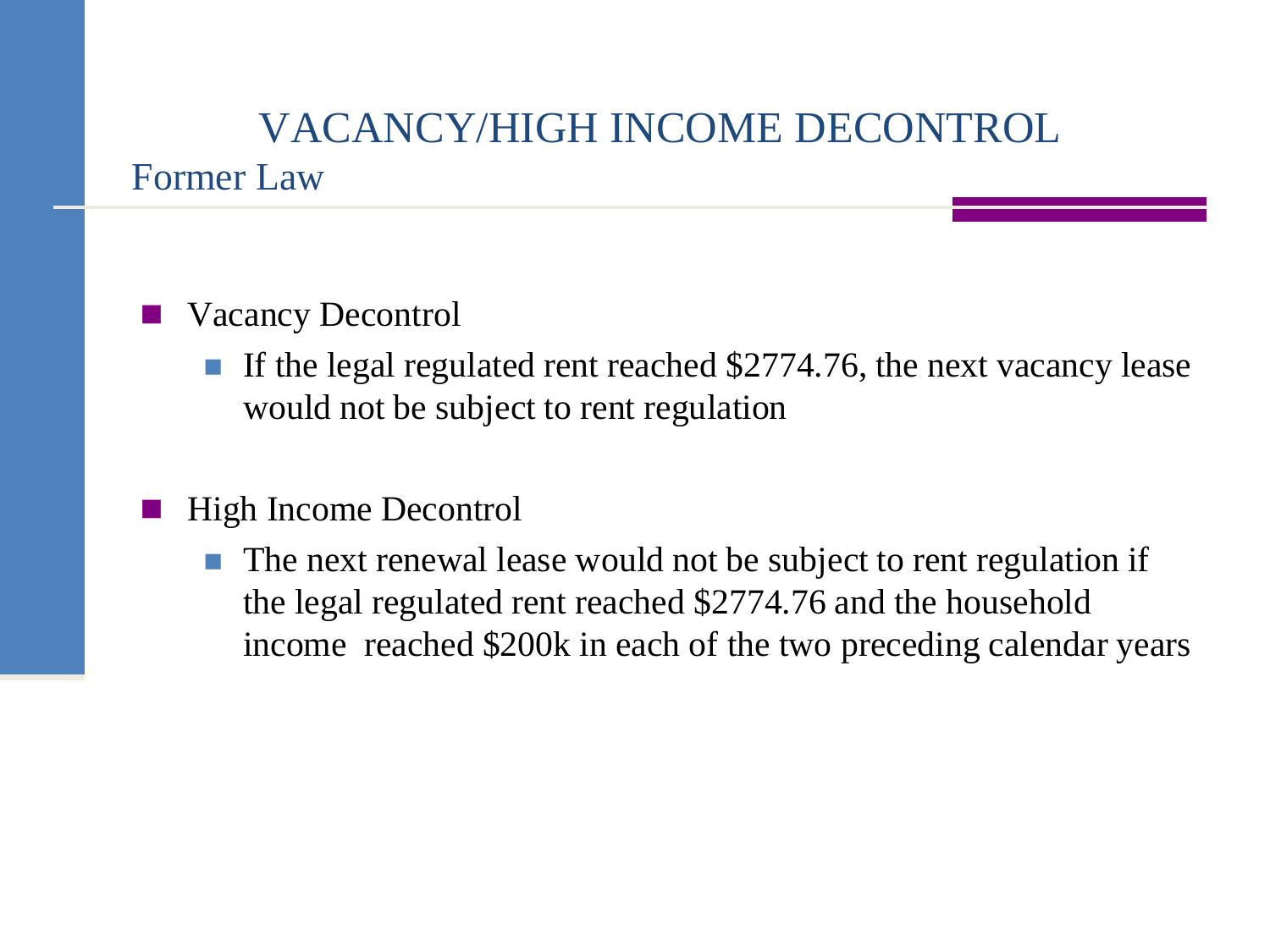#### Part D: VACANCY/HIGH INCOME DECONTROL

- Vacancy Decontrol ■ Has been repealed
- High Income Decontrol
	- **Has been repealed**
- For  $421a$  market rate units built after the 2015 amendments to the 421a law, those units can continue to be decontrolled on vacancy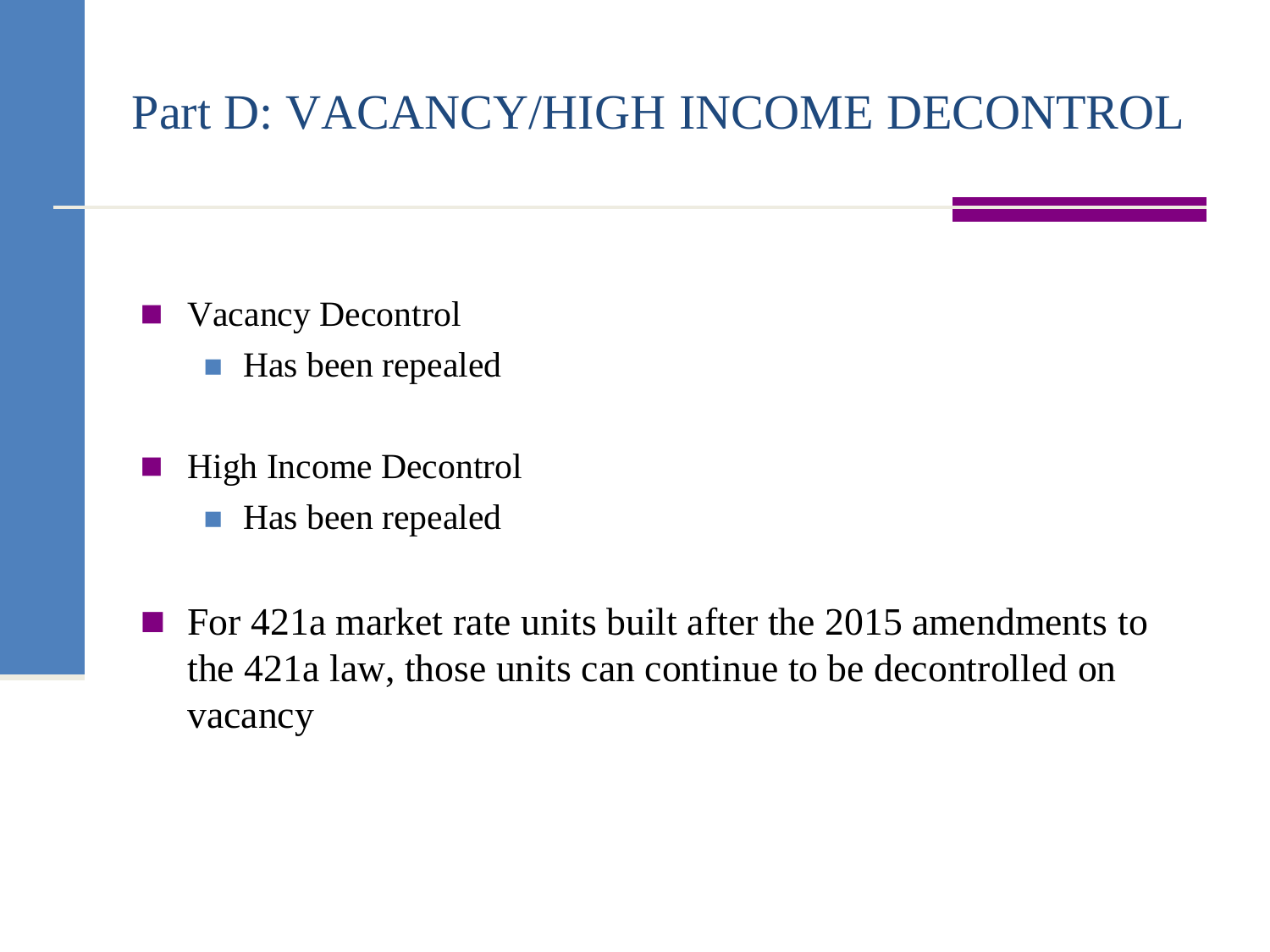### Preferential Rent – former law

- 30% of the registered rents are preferential
- A preferential rent is one in which the landlord agrees to charge a rent that is lower than the legal rent. RSL  $\S$ 26-511(c)(14)
- The landlord can decide to raise the rent to the legal rent at each and every lease renewal. EPTA  $\S$  10(a-2)
	- Unless the lease indicates that the preferential rent is for the life of the tenancy. *Coffina v. N.Y.State Div. of Hous. & Cmty Renewal*, 61 A.D. 3d 404 (1st Dep't 2009)
- The median gap between monthly preferential and legal maximum rents increased 55% citywide, from \$286 in 2008 to \$444 in 2015. In Manhattan, the difference tops \$800.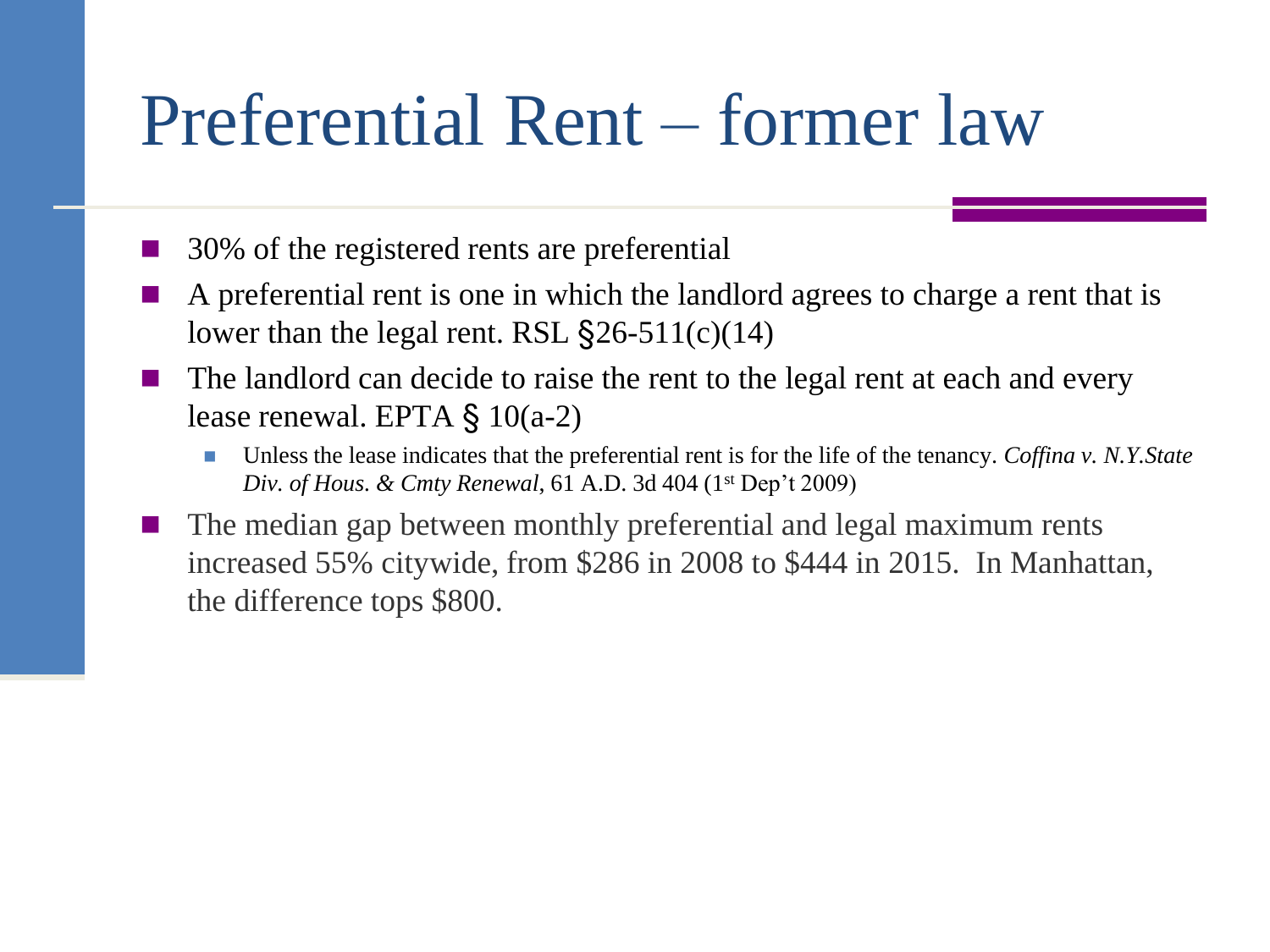### Part E – Preferential Rent

- A tenant can keep the preferential tenant for as long as the tenant lives in the apartment. All lawful increases will be taken from the preferential rent.
- EFFECTIVE DATE: IMMEDIATELY. Any tenant who is entitled to receive a renewal lease on or after the effective date of the act, upon renewal of such lease, the amount of rent that may be charged and paid by the tenant shall by no more than the amount charged and paid by the tenant prior to the renewal plus applicable guidelines increases.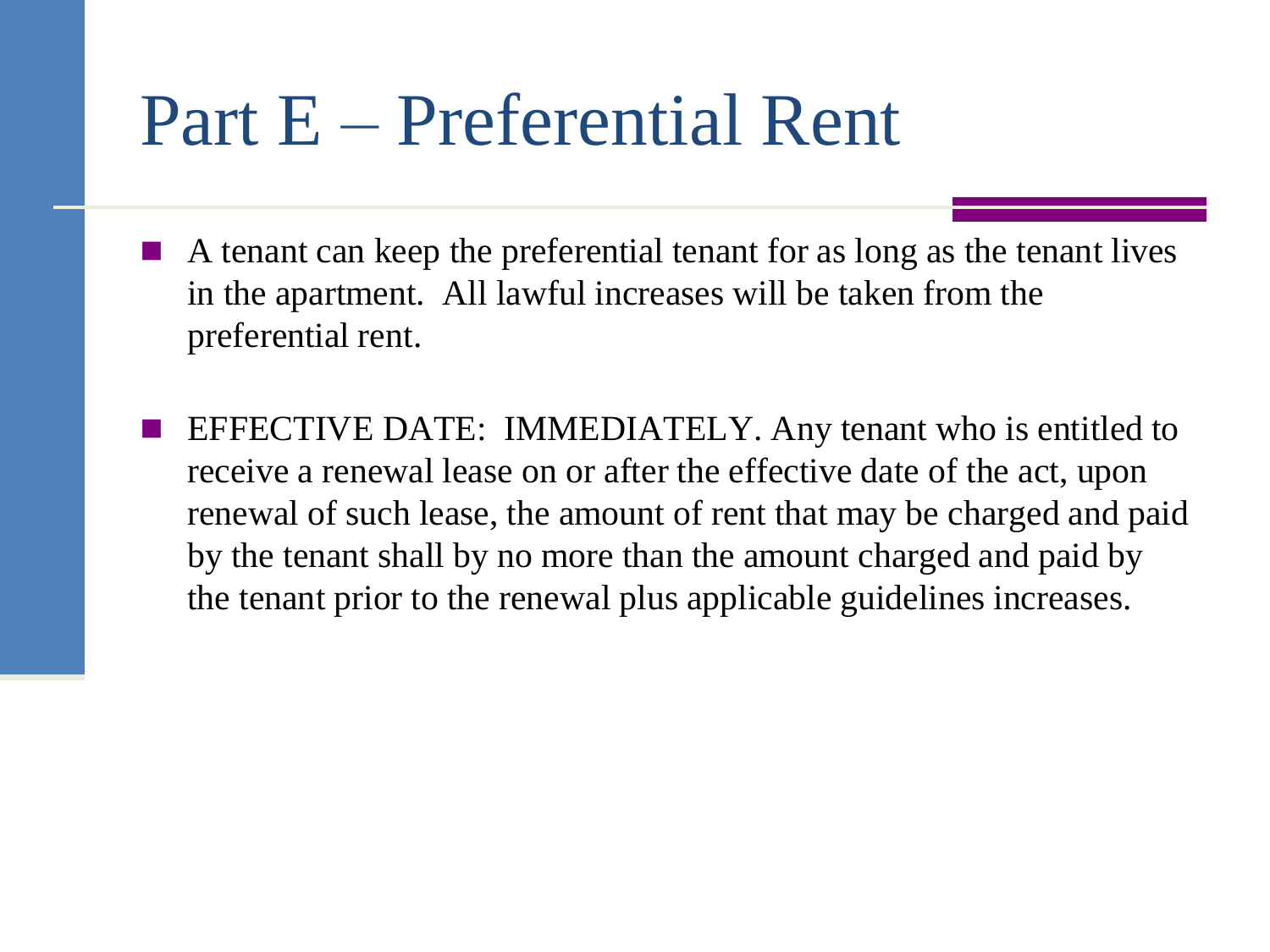### RENT CONTROL Former Law

- An up to 7.5% annual rent increases allowed under the Maximum Base Rent (MBR) system.
- **T** Tenants pay a "fuel pass-along" charge that varies each year with the cost of fuel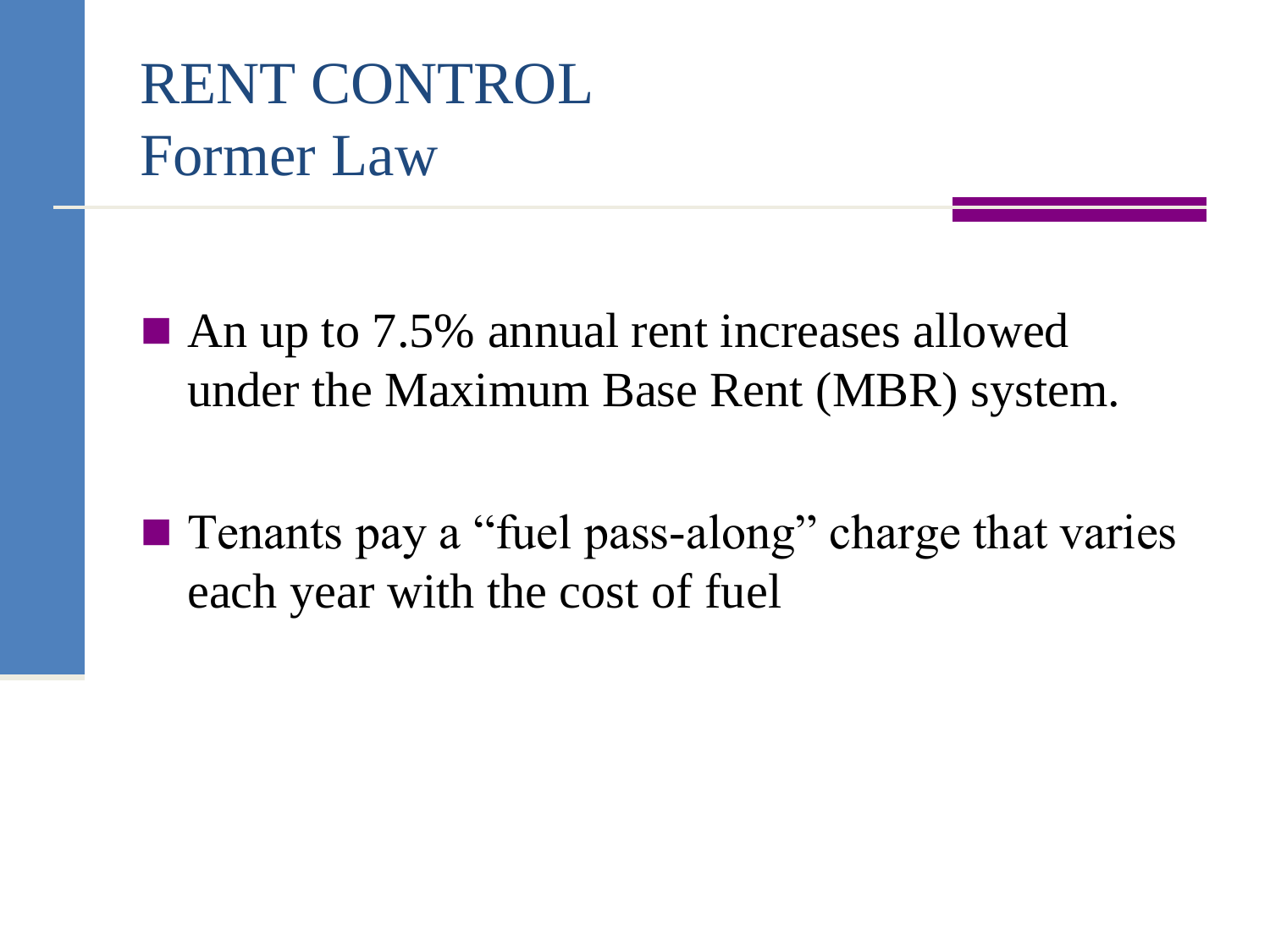# Part H: RENT CONTROL

- Eliminates 7.5% a year increases.
- **Prohibits fuel adjustments or pass alongs.**
- Increases based on an average of the last 5 years RGB increases or 7.5% whichever is lower.
- Landlord still must apply for increases.
- **Effective immediately**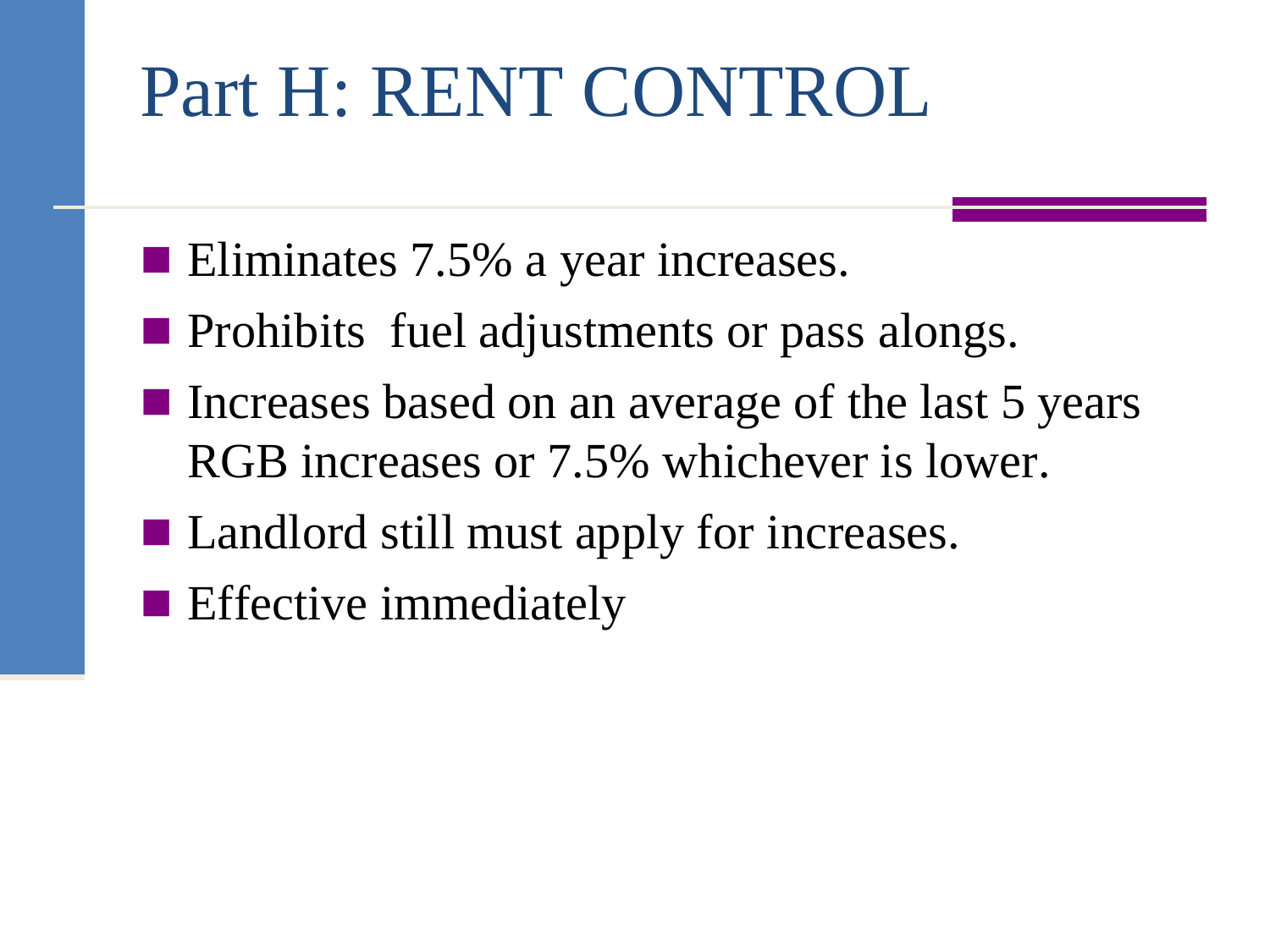# Part I – Owner Use

- Landlords can bring a case to recover <u>one</u> unit in a building they owned for the use of the landlord or an immediate family member of the landlord
	- The landlord must show "immediate and compelling necessity" for the apartment
	- The unit must be for the landlord or the landlord's family member "primary residence."
- Creates a cause of action for tenants who surrender due to fraud of landlord.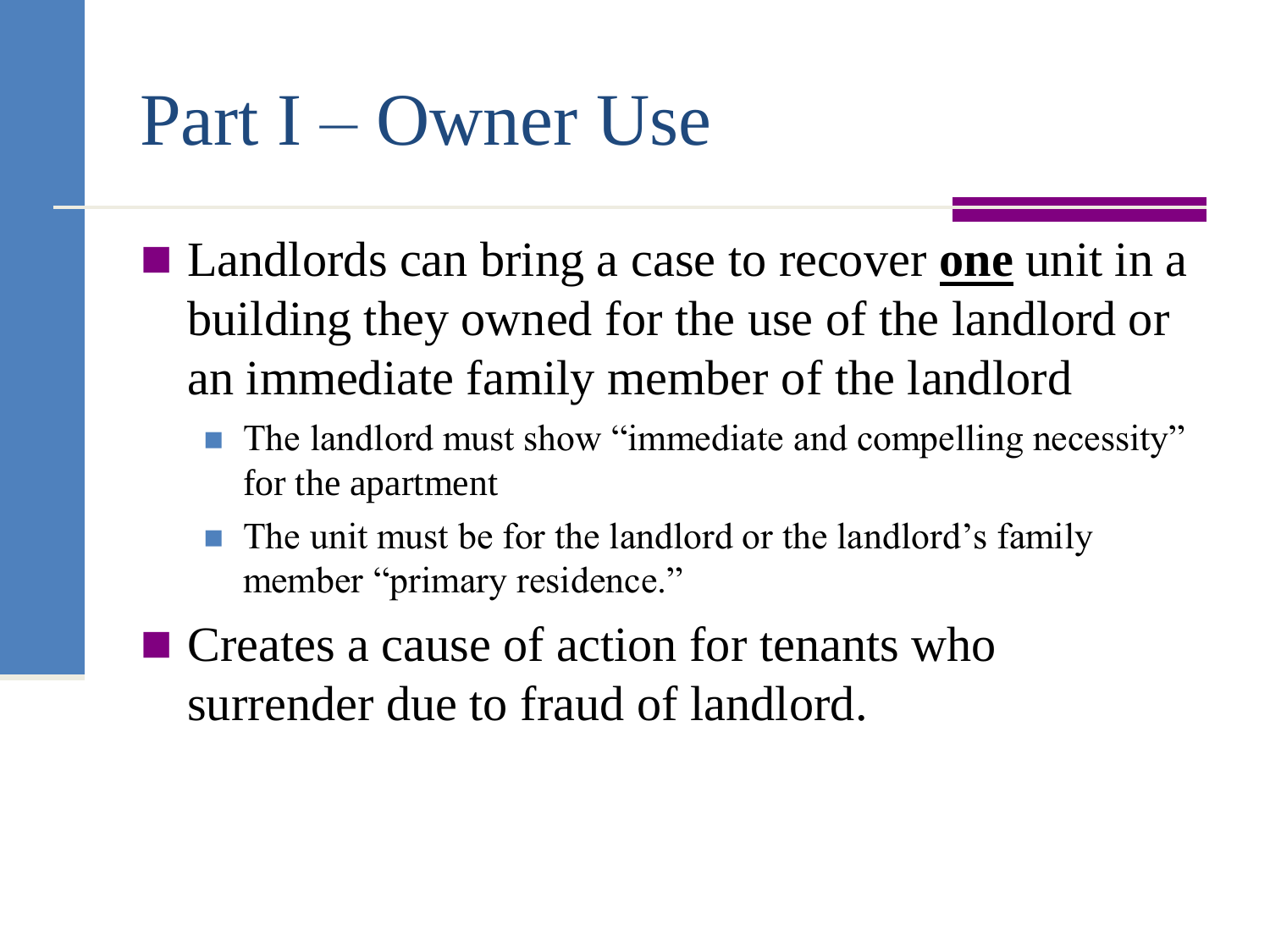### Part I – Owner Use

- $\blacksquare$  If the landlord seeks the apartment of a tenant who is:
	- 62 years or older,
	- Lived in the apartment for **fifteen** years or more or
	- is disabled.
- The landlord must offer a comparable apartment **Effective Immediately**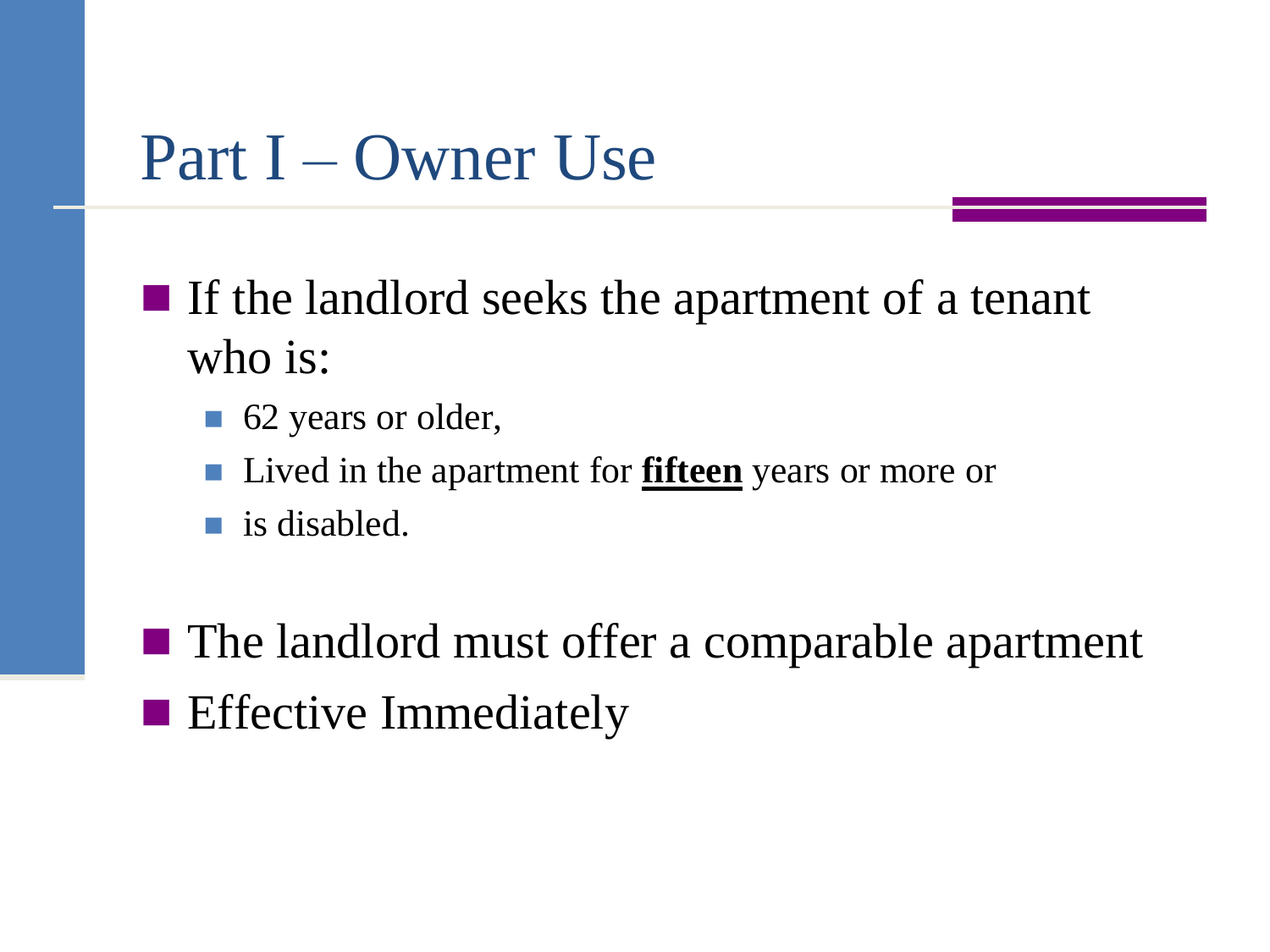## Exemptions from Rent Stabilization – certain not for profits – Former Law

- Exempted housing owned or operated for charitable or educational purposes
- Exempted housing in buildings operated for charitable purposes on a non-profit basis
- **Exempts housing accommodations which are not occupied** as the tenant's primary residence (created a cause of action for non-primary residence)
- **These provisions were interpreted to allow scattersite** housing to be exempt from rent stabilization
- $\blacksquare$  Provisions were also interpreted to deny not for profits the ability to renew leases which meant that their subtenants often homeless or disabled were evicted
- Much confusing case law on these issues.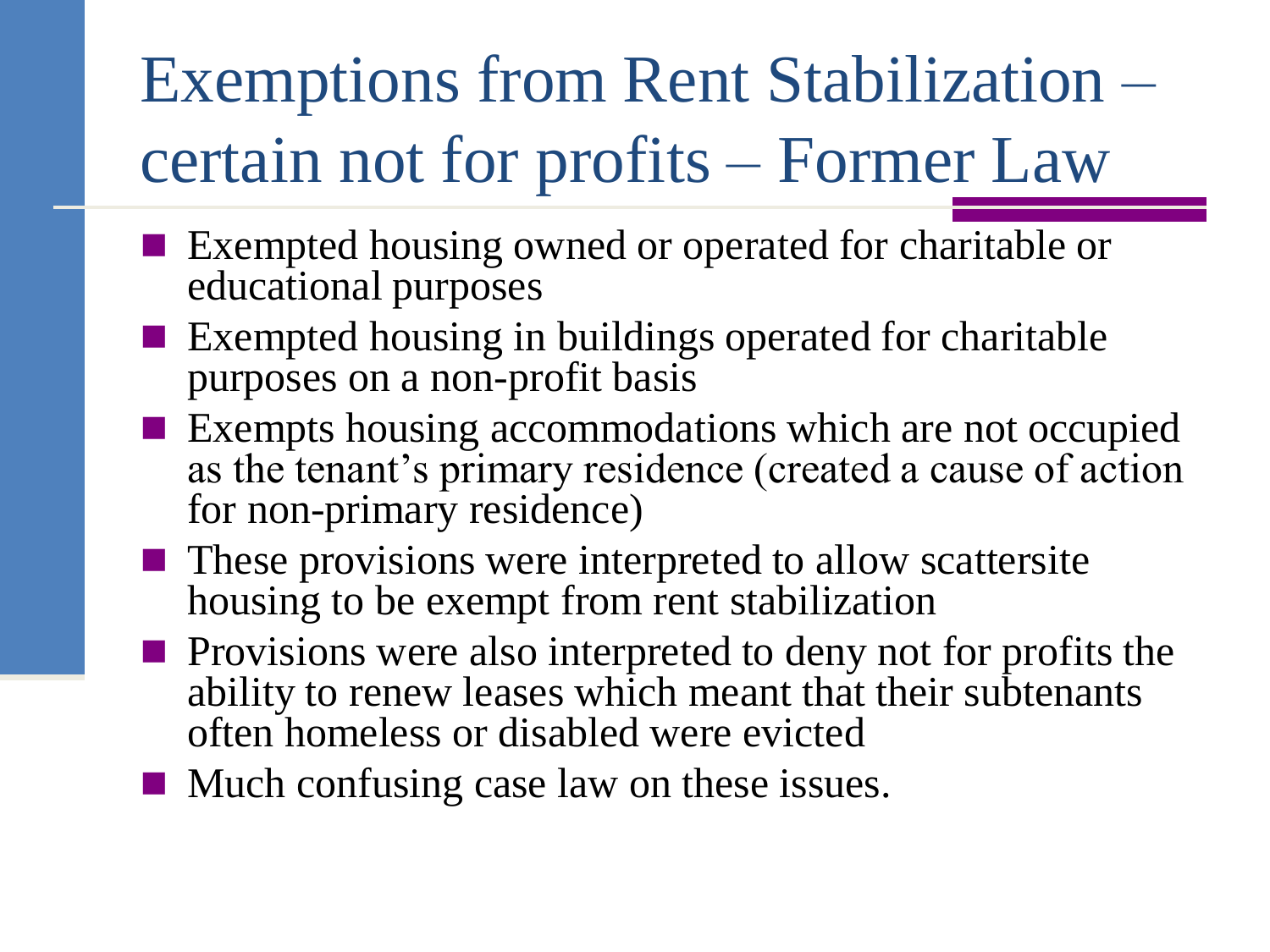### Part J Tenancy Rights to certain subtenants of not for profits

- **Eliminates** two exemptions from rent stabilization for providers of 'government contracted services" who provide housing to "vulnerable" individuals or individuals with disabilities who are or were homeless or at risk of homelessness
- **Takes effect on lease renewal**
- Gives tenancy rights to "affiliated" subtenants in housing run by not-for-profits for providing permanent housing to individuals who are or were homeless or at risk of homelessness.
- $\blacksquare$  Effective date of tenancy rights provision is immediate.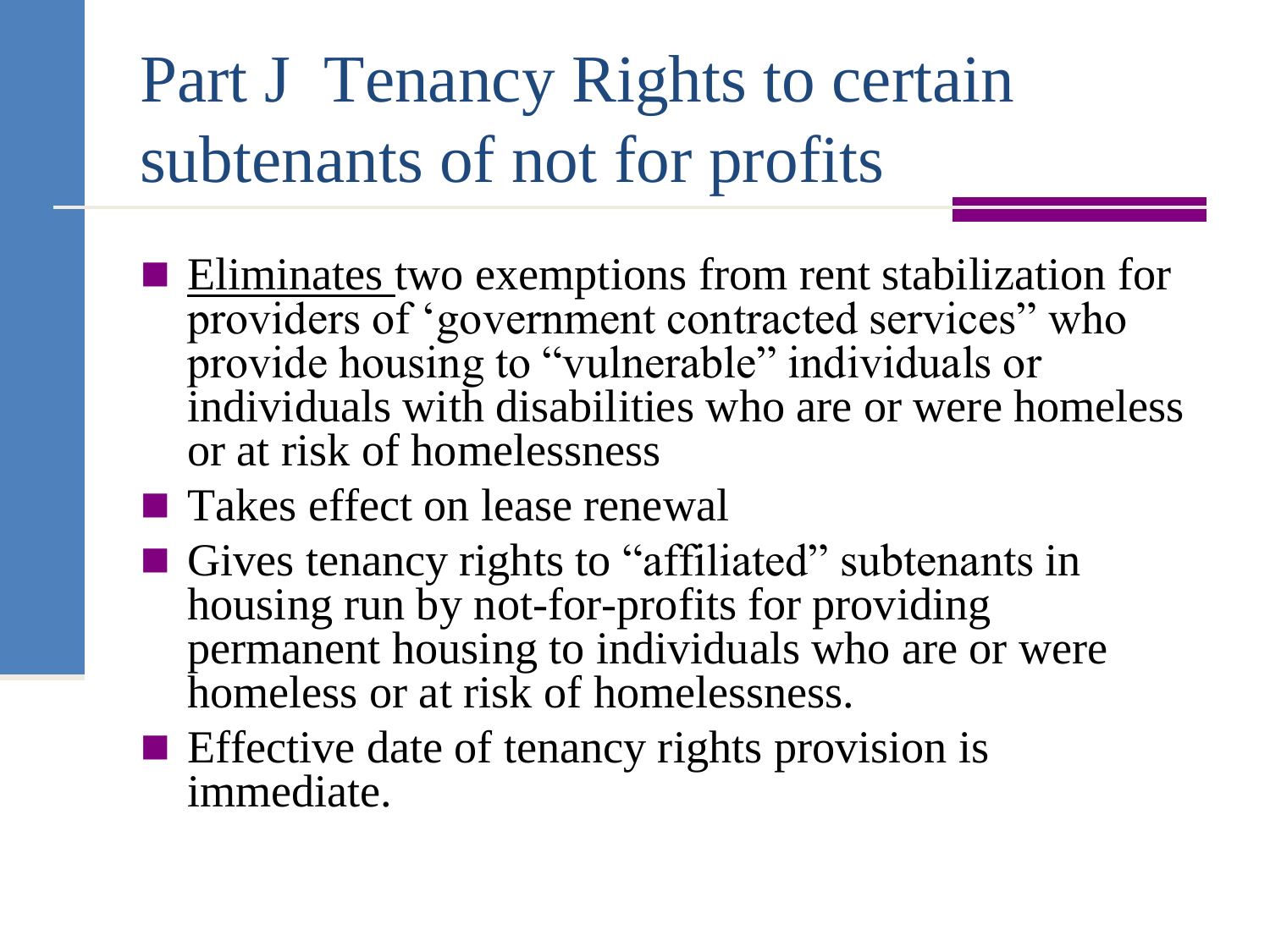# COOPS Former Law

■ A non-eviction is effective only if written purchase agreements are executed and delivered to 15% of bona fide tenants in occupancy or purchasers that certify they will take occupancy upon vacancy.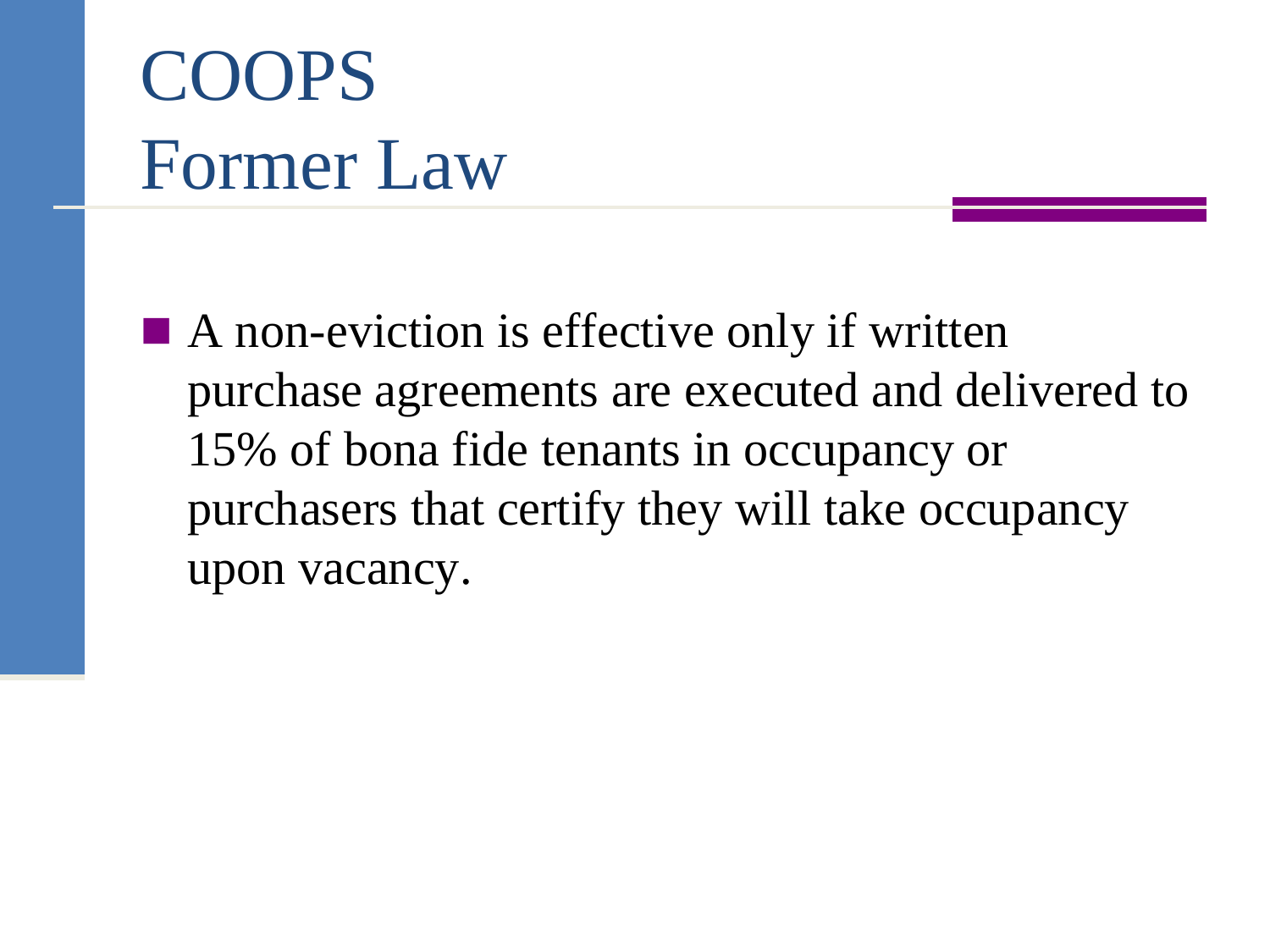### Part N: COOPS

 $\blacksquare$  Eliminates eviction plans

- A non-eviction plan is effective only if written purchase agreements are executed and delivered to 51% of bona fide tenants in occupancy.
- **EXTERGERI** Elderly and disabled tenants are protected from eviction unless for specified cause (non-eviction plan)
- Elderly and disabled tenants whose apartments fall out of regulation after the plan has been accepted are protected from "unconscionable rent increases (non-eviction plan)
- **Expanded exclusive rights to purchase period for tenants in** occupancy
- **Effective immediately**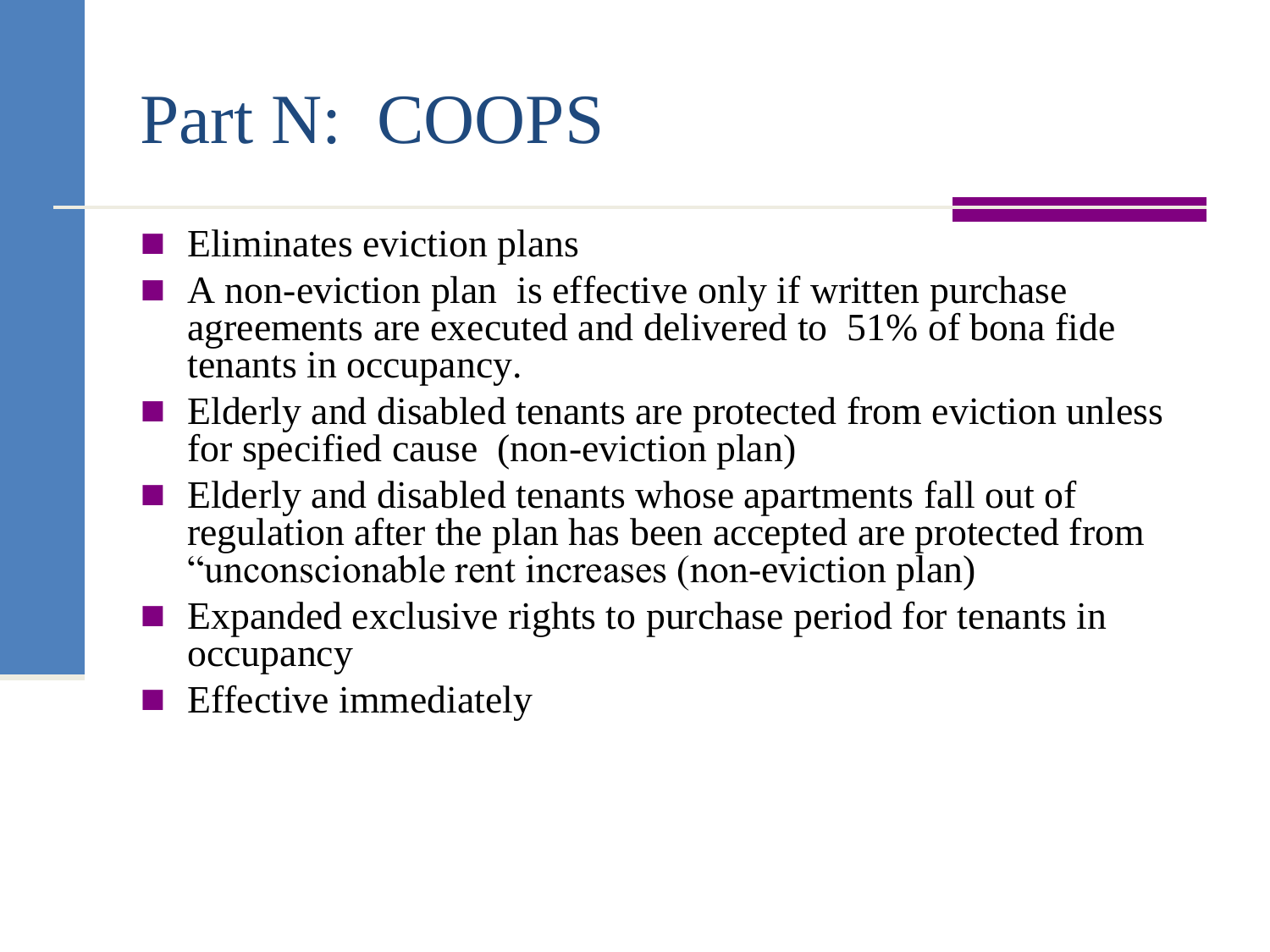- Extends SOL to 6 years from 4.
- Allows collection of SIX years of damages, including SIX years of trebles (rather than two).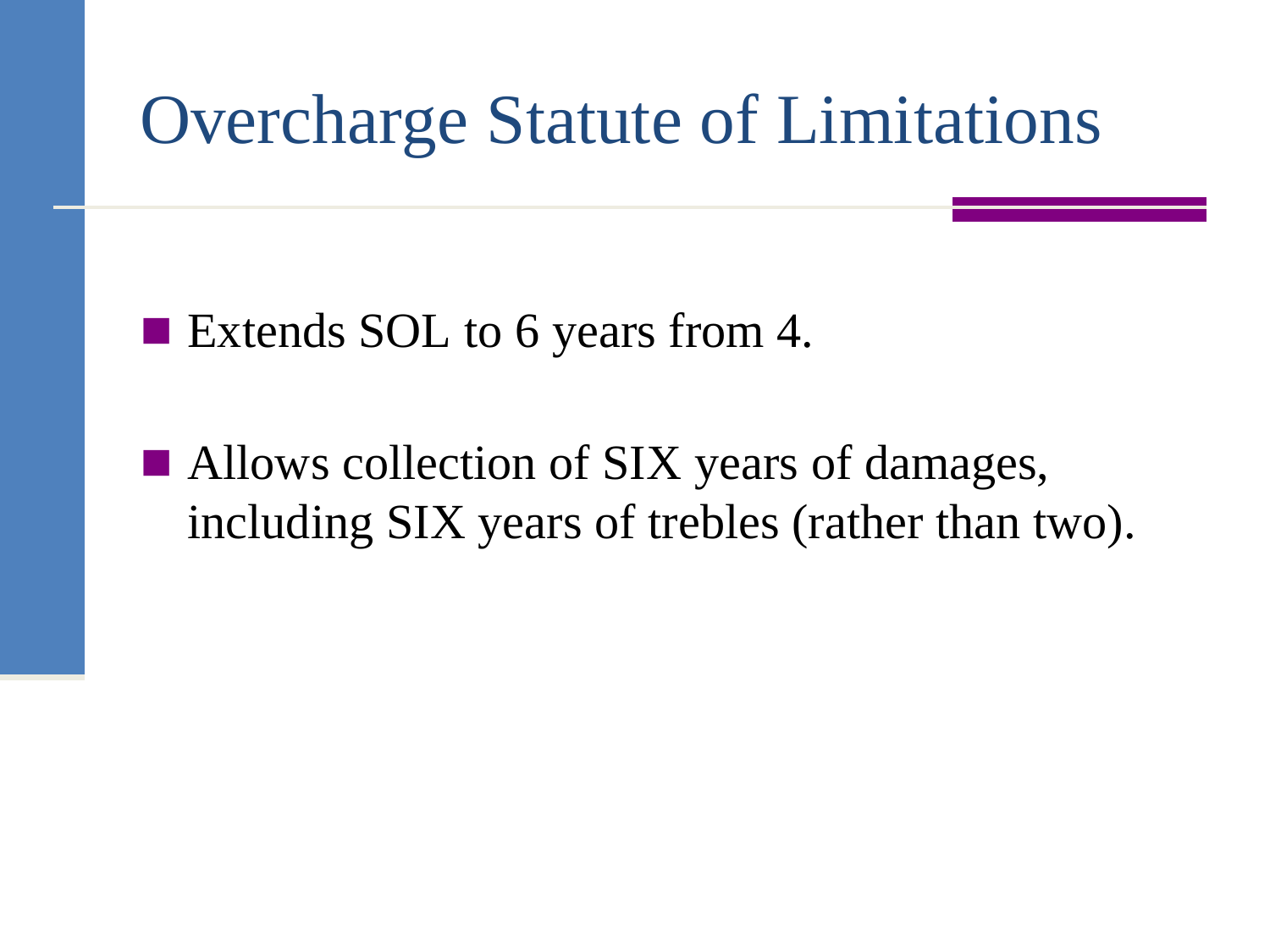- Establishes the 'base rent' as the amount in the last *RELIABLE* registration filed 6 or more years in the past.
- If there is no  $6<sup>th</sup>$  year registration, the court looks back to the most recent one before that. If the most recent that registration is not 'reliable', the court or DHCR can look back further.
	- In addition, courts and DHCR may consider ALL rent history that is 'reasonably necessary' for a determination.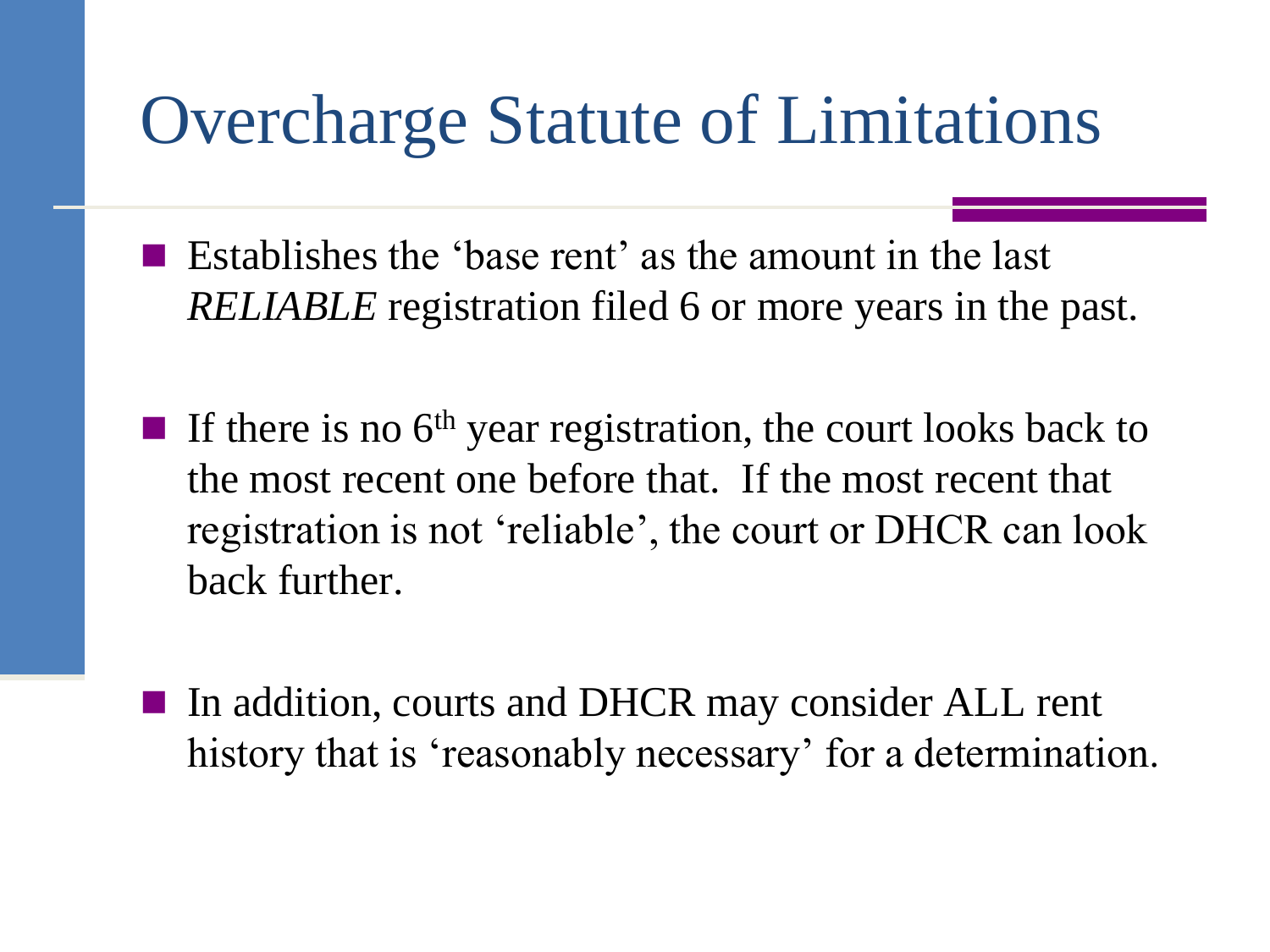- Six year rule exceptions current RSC exceptions are now written into the RSL, including fraud, rent reduction orders, etc., *plus:*
	- A new 'reliability' exception which allows inquiry into whether 'an unexplained rent increase' renders a registration 'unreliable.'
	- Determinations as to whether an apartment is subject to RS eliminates HCR's carve out in the RSC for high rent deregulation.
	- Examination of old orders and regulatory agreements.
	- 'Propriety of a LRR during a period when the tenant was charged a preferential rent.' (Fact Sheet 40 exception).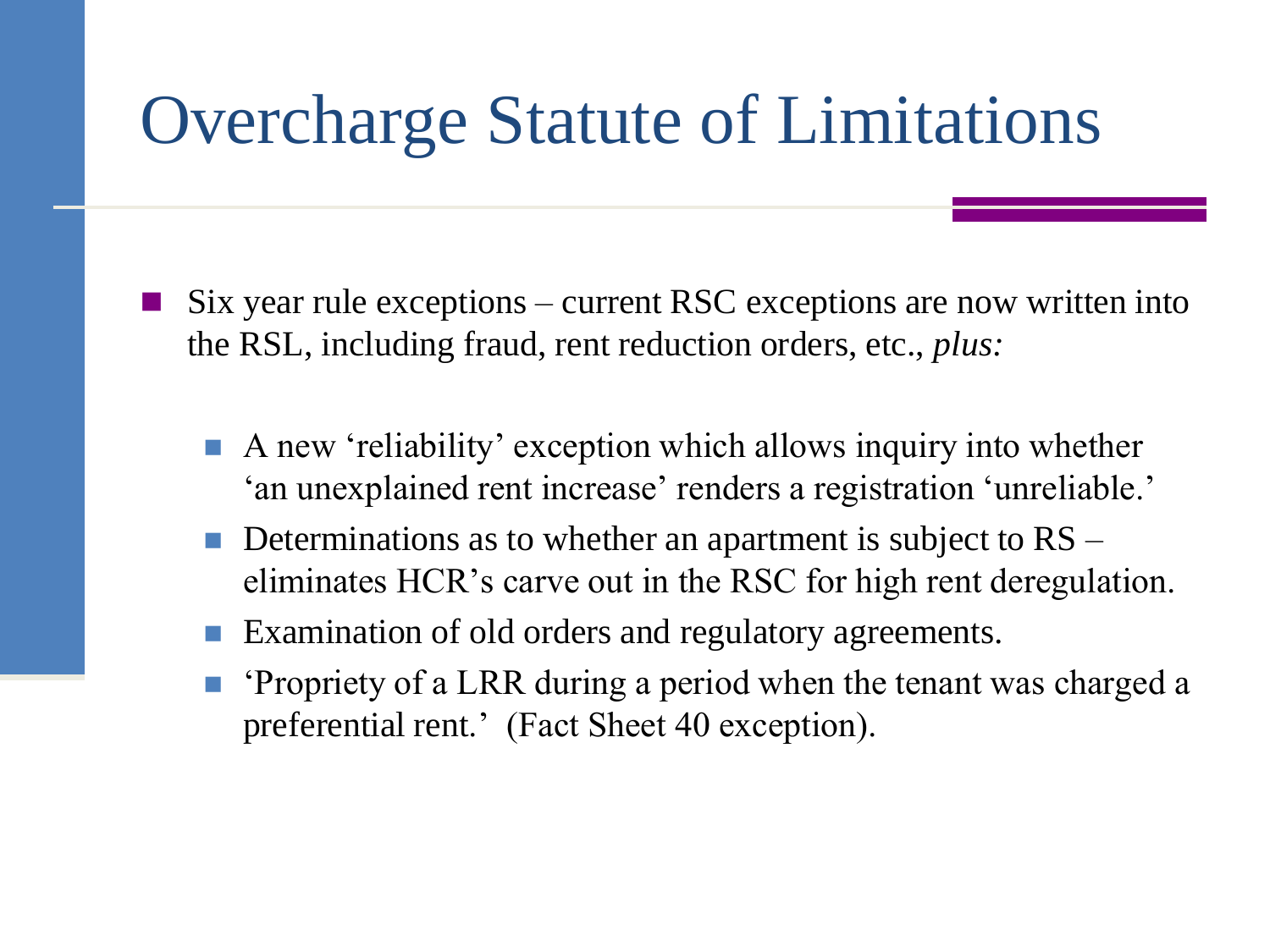- Eliminates DHCR's 'safe harbor' policy -- landlords can't avoid treble damages by refunding overcharges after they get caught. New rule applies to courts as well as DHCR.
- Tenants guaranteed right to choose their forum. Overrides *Collazo* and prohibits courts from remanding cases to DHCR unless issues are uniquely within DHCR's expertise.
- Owners don't have to keep old records, but discard them at their own peril.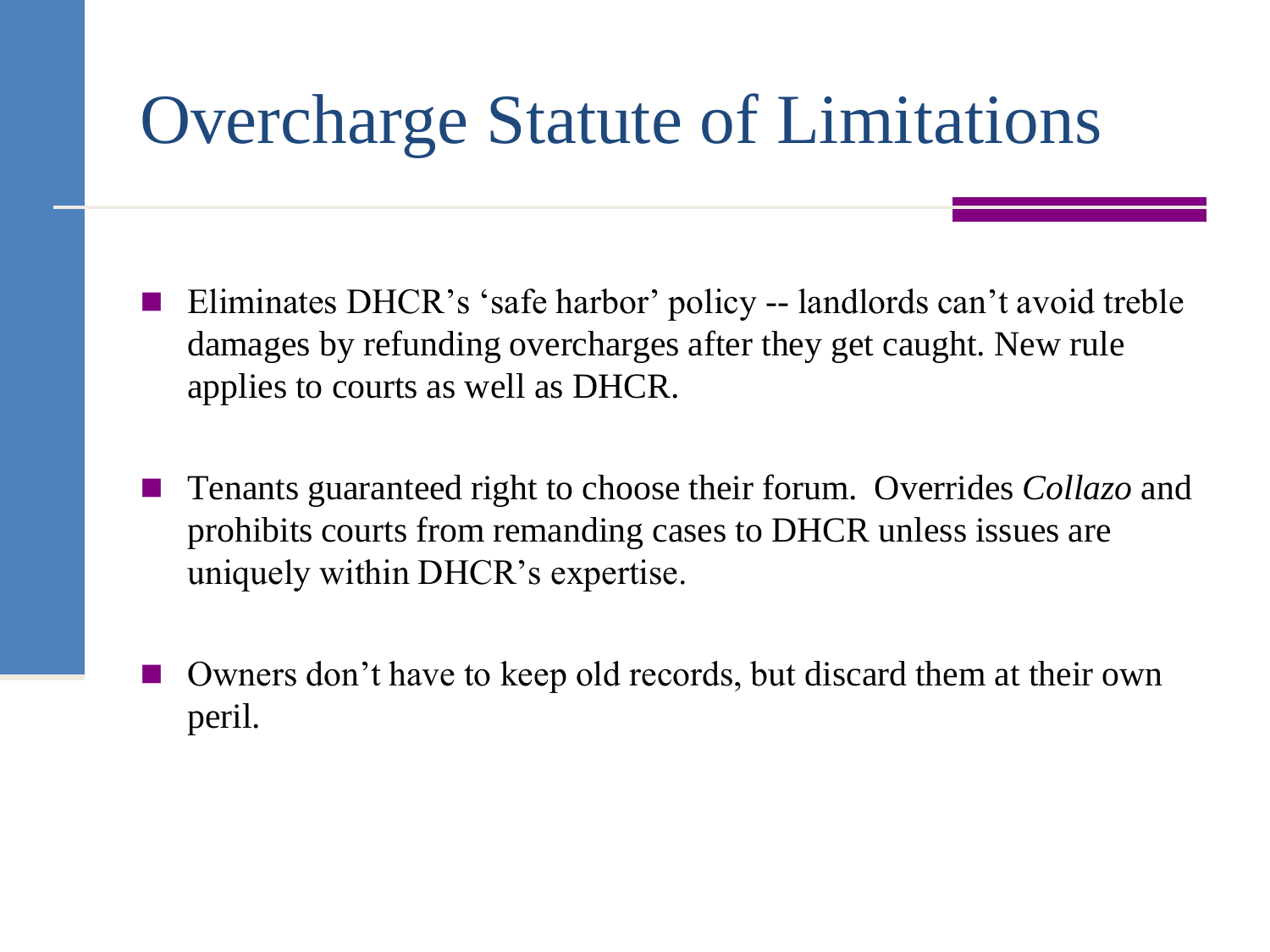# IAI and MCI Increases

- HPD's analysis showed that half the rent stabilized apartments were two vacancies away from the deregulation threshold.
- The average MCI increase per room has increased from 2013 when it was \$8.71 to 2018 when it was \$13.81
- In 2018, HCR approved  $$217,261,769$  in MCIs.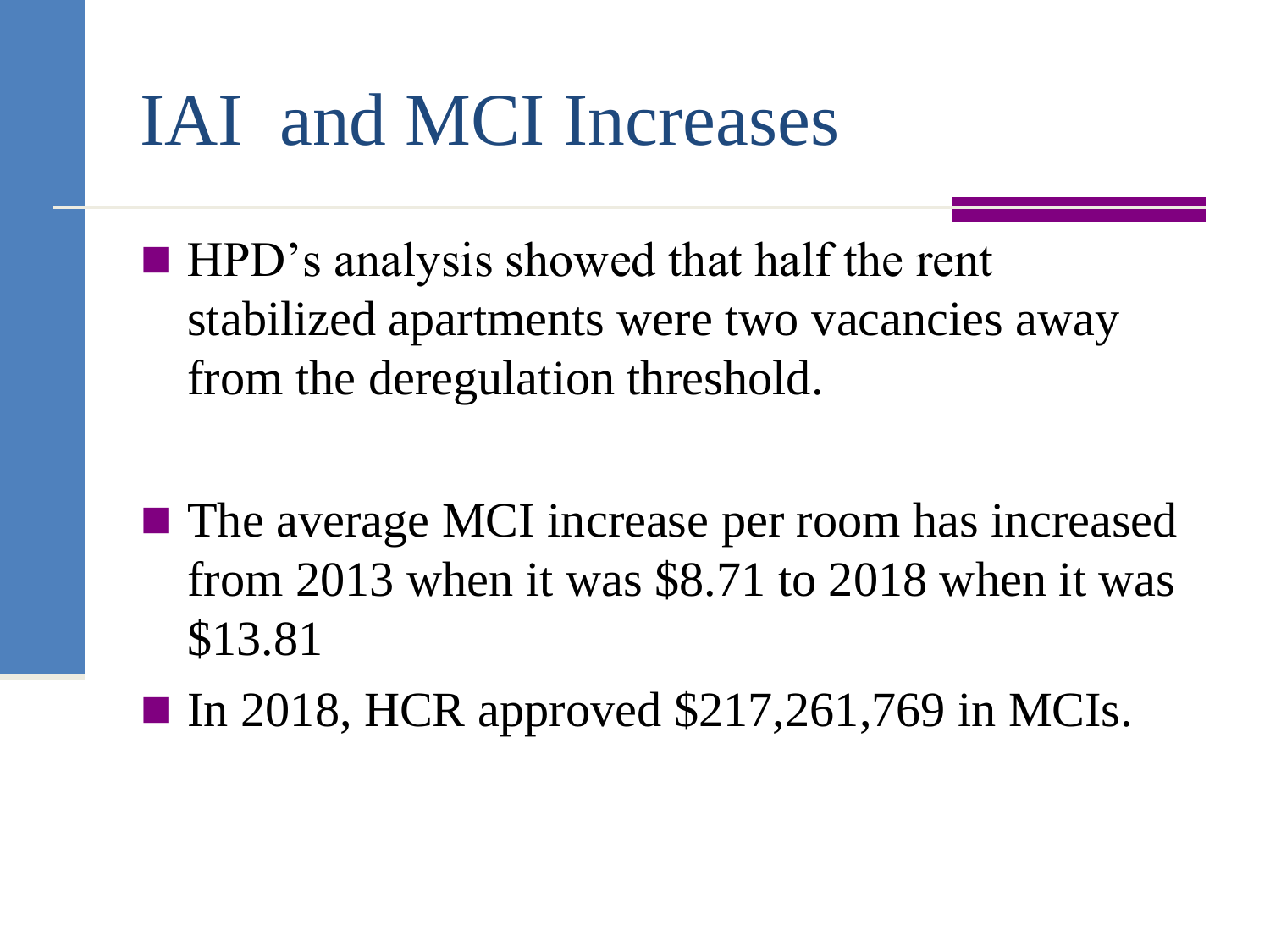# No more! ©





### **THE \$20,000 STOVE:**

### **How Fraudulent Rent Increases Undermine New York's Affordable Housing**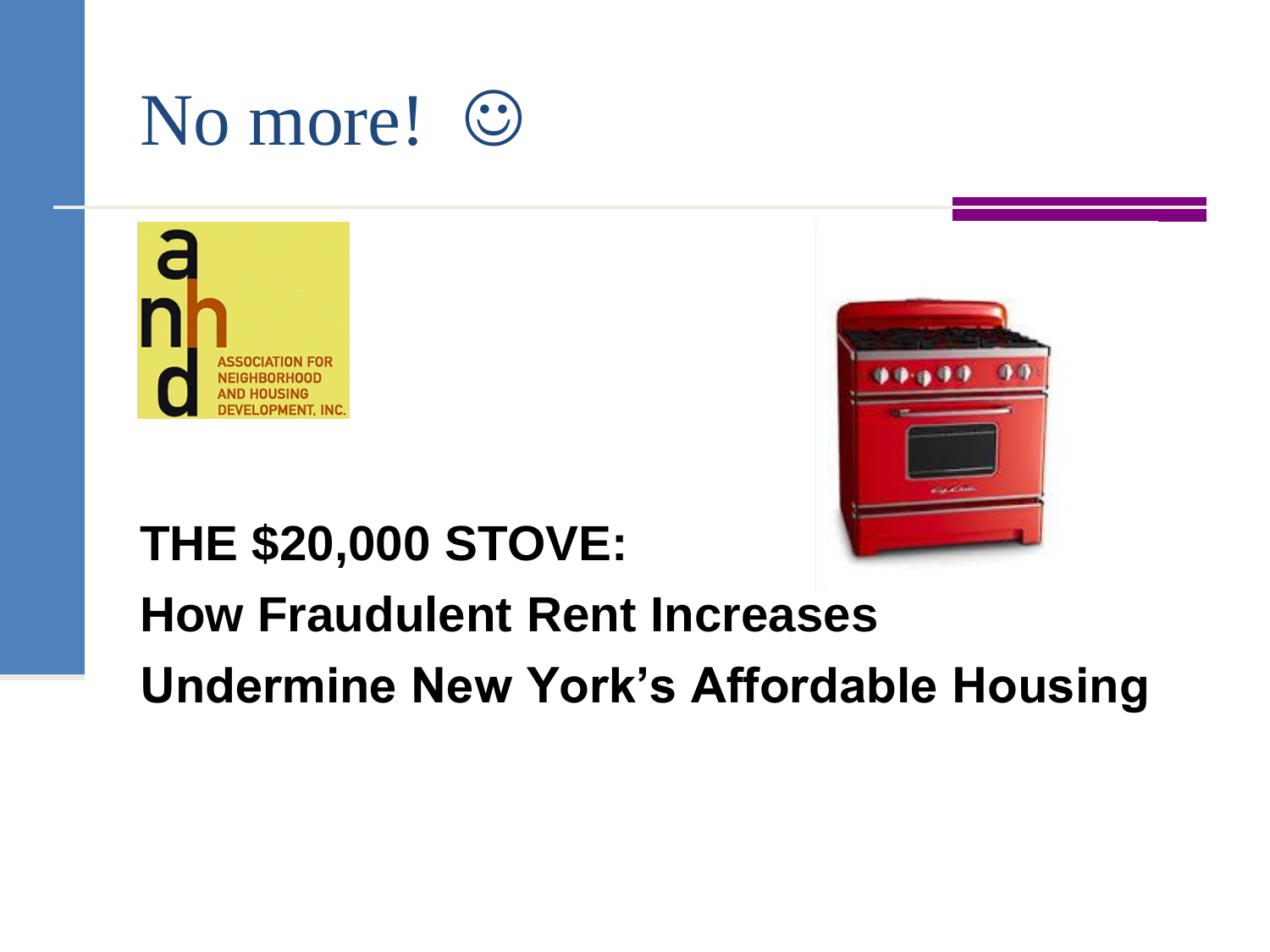### IAI Increases

 Total expenditure capped at \$15,000 every 15 years. The landlord can make improvements up to three times in a 15 year period but cannot claim more than a total of \$15,000.

Rate of increase

- For buildings with more than  $35$  units, the landlord may take 1/180th of the cost of the improvement
- For buildings with 35 or fewer units, the landlord may take 1/168th of the cost of the improvement
- This means that the increases for IAI's will go up no more than \$83 or \$89 every fifteen years.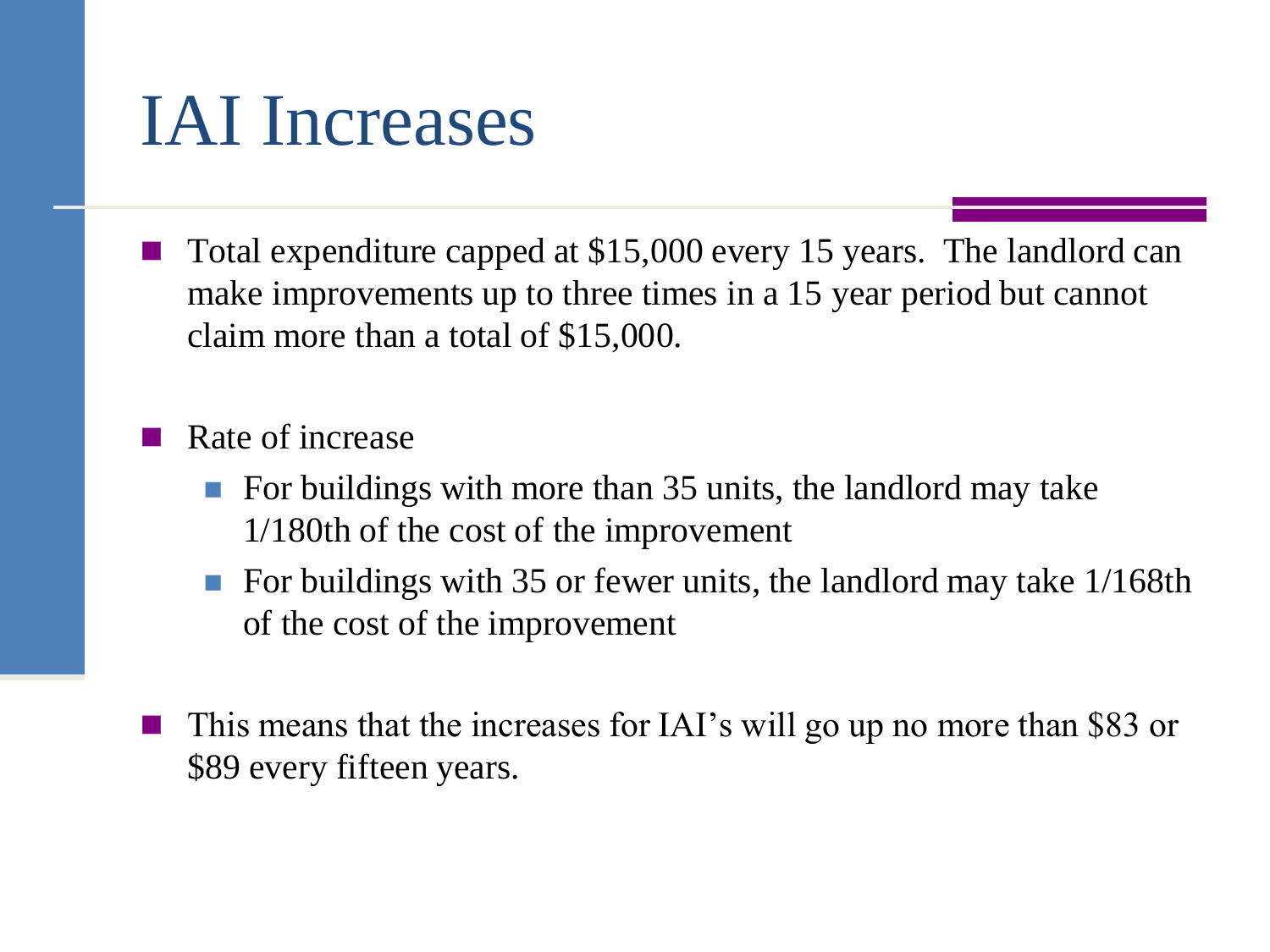### IAI Increases

- Costs must be 'reasonable and verifiable' and work must be done by unaffiliated licensed contractors.
- Apartment must be clear of B and C violations.

■ HCR must establish a schedule of reasonable costs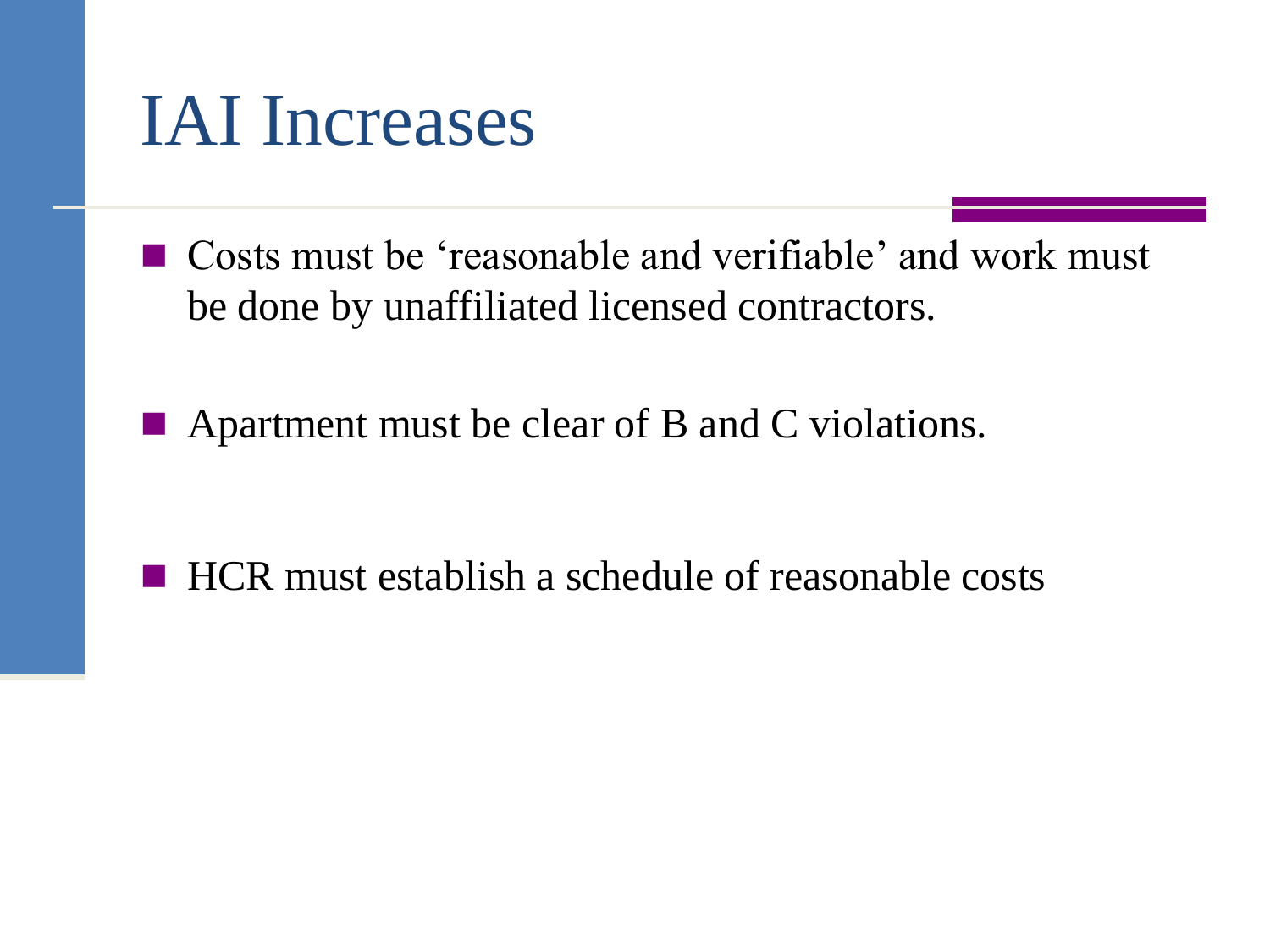### IAI Increases

■ IAIs expire after 30 years

- IAIs during tenancy must be consented to on official form in tenant's primary language (if the language is one of the top six languages spoken in NY State)
- The fifteen year period begins after the first IAI is taken.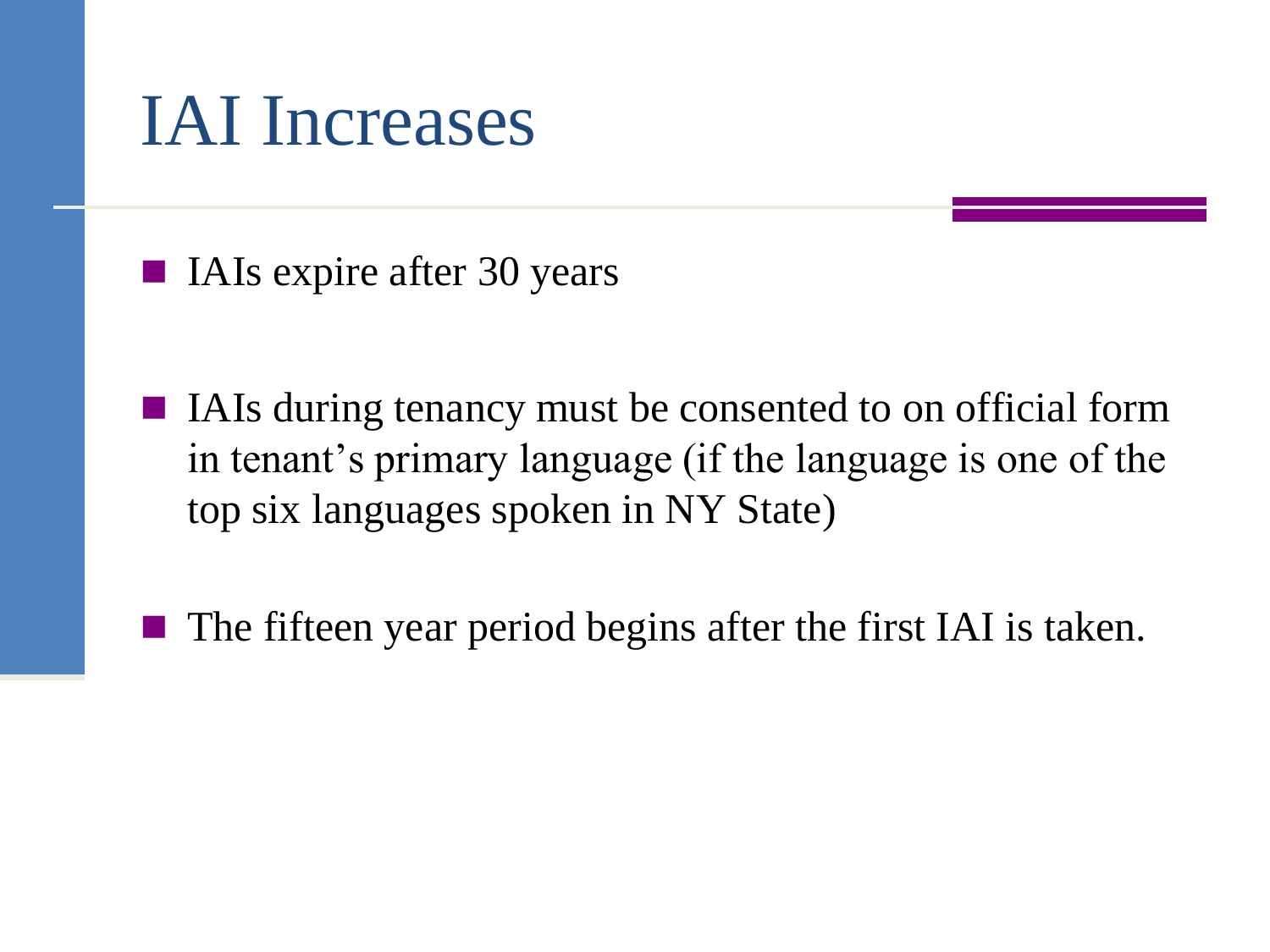### IAI Increases – example

#### Old Law

Landlord could spend unlimited funds in apartment.

Calculations: Landlord spends \$50,000 in empty apartment Building is 30 units  $$50,000/40 = $1250$ 

Landlord can raise the rent \$1250

#### New Law

Total expenditure capped at \$15,000 every 15 years.

Calculations: Landlord spends \$15,000 in empty apartment Building is 30 units  $$15,000/168 = $89$ 

Landlord can raise the rent \$89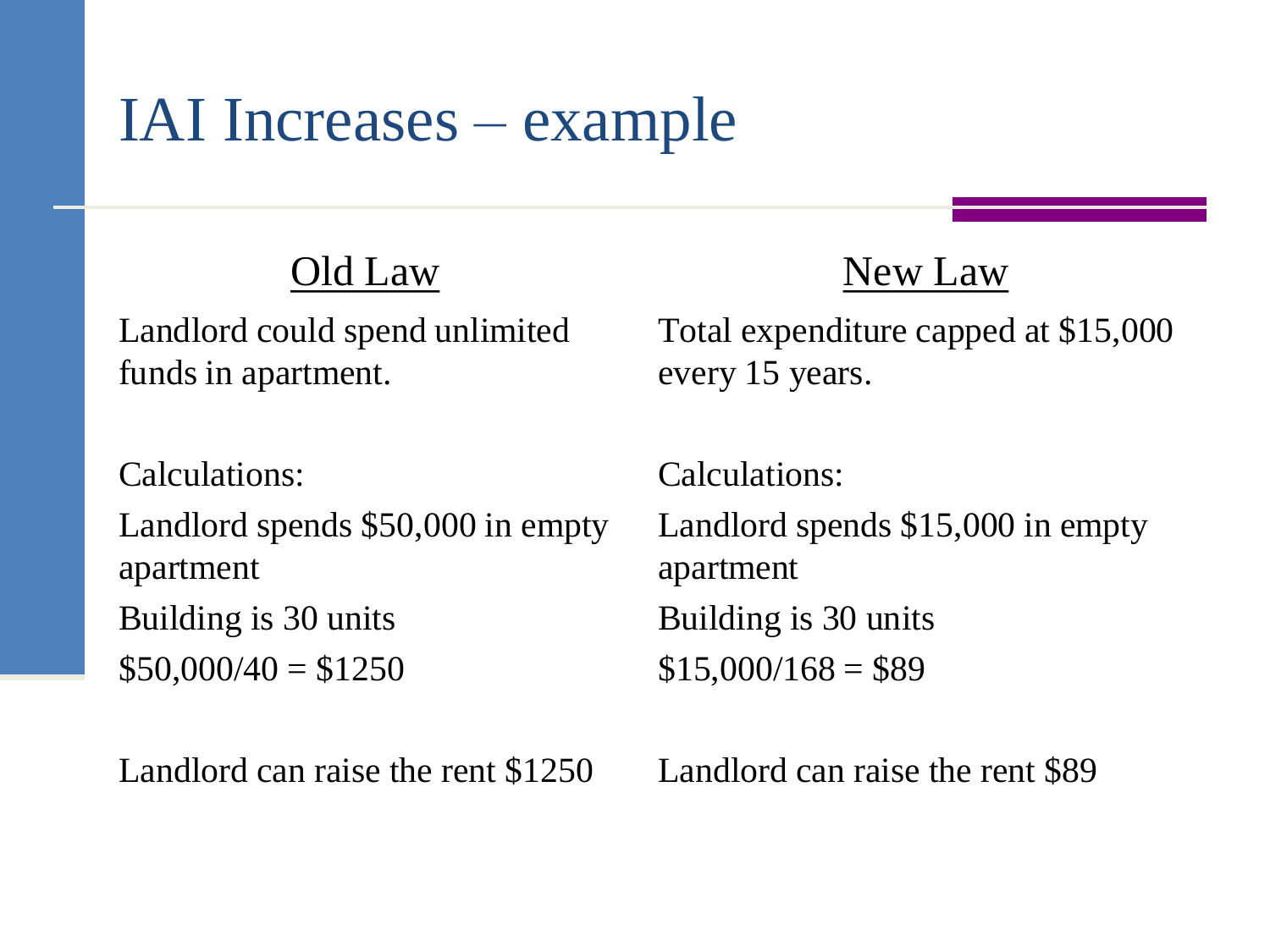■ MCIs must be "essential for the preservation, energy efficiency, functionality or infrastructure of the entire building, including heating, windows, plumbing and roofing, but shall not be for operational costs or unnecessary cosmetic improvements"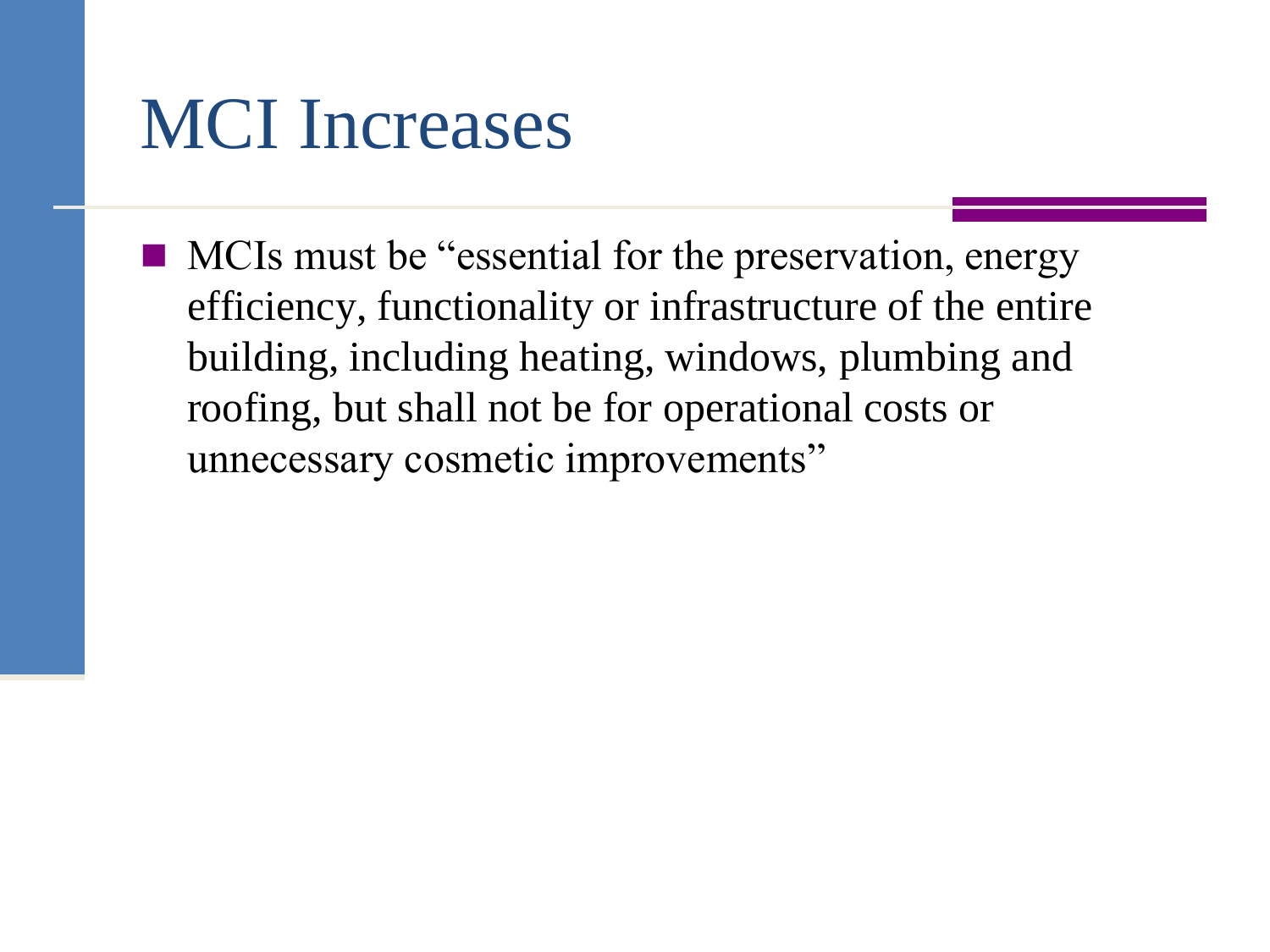- DHCR must create a "schedule of reasonable costs" that "shall set a ceiling for what can be recovered"
	- Cost must be actual, reasonable and verifiable
- Work inside individual apartments is no longer eligible (e.g., kitchen/bathroom replacement)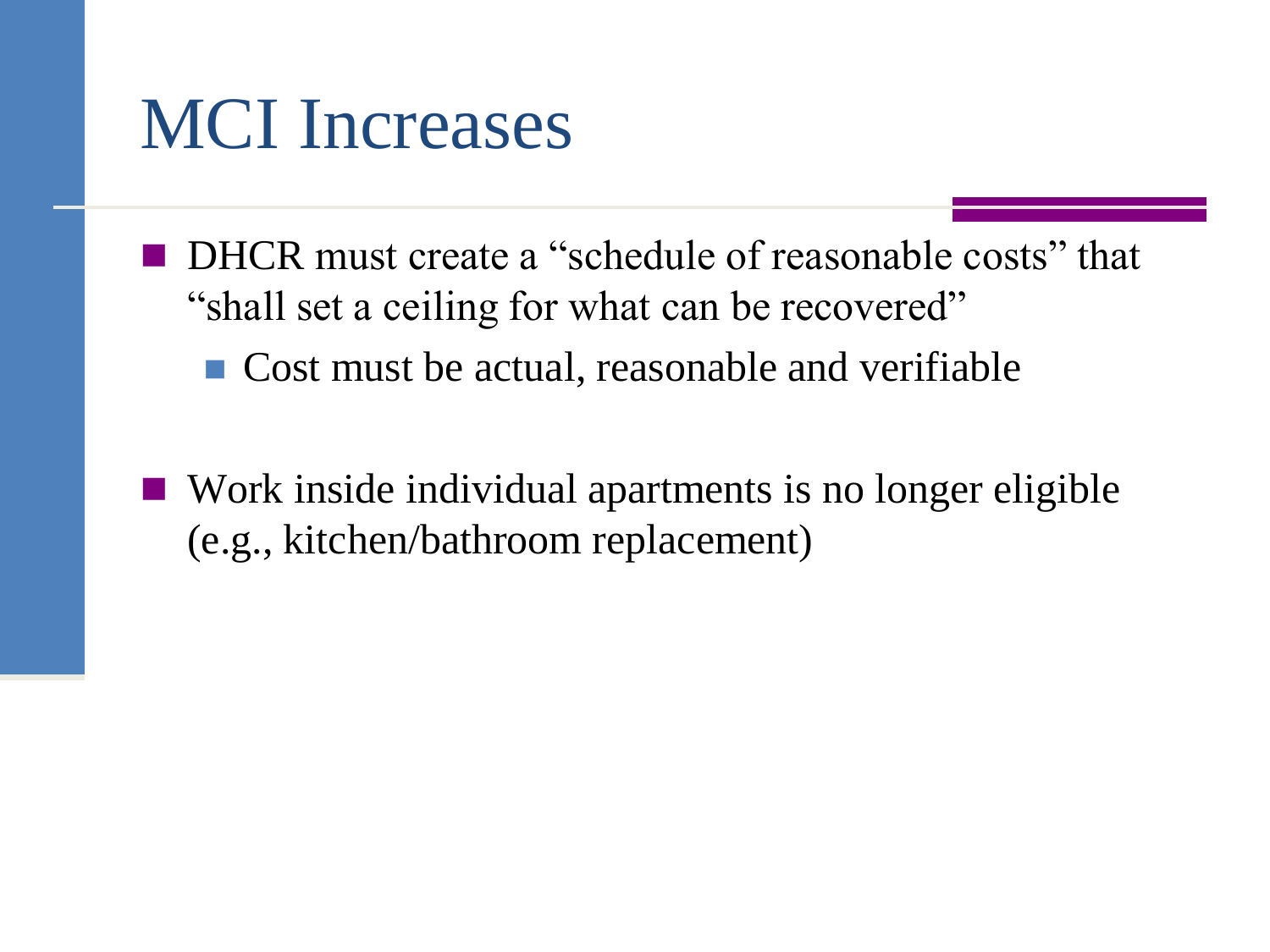- Must deduct any government grants and insurance payments
- If building has less than 35% rent regulated tenants, no MCIs
- Building must be clear of both B and C violations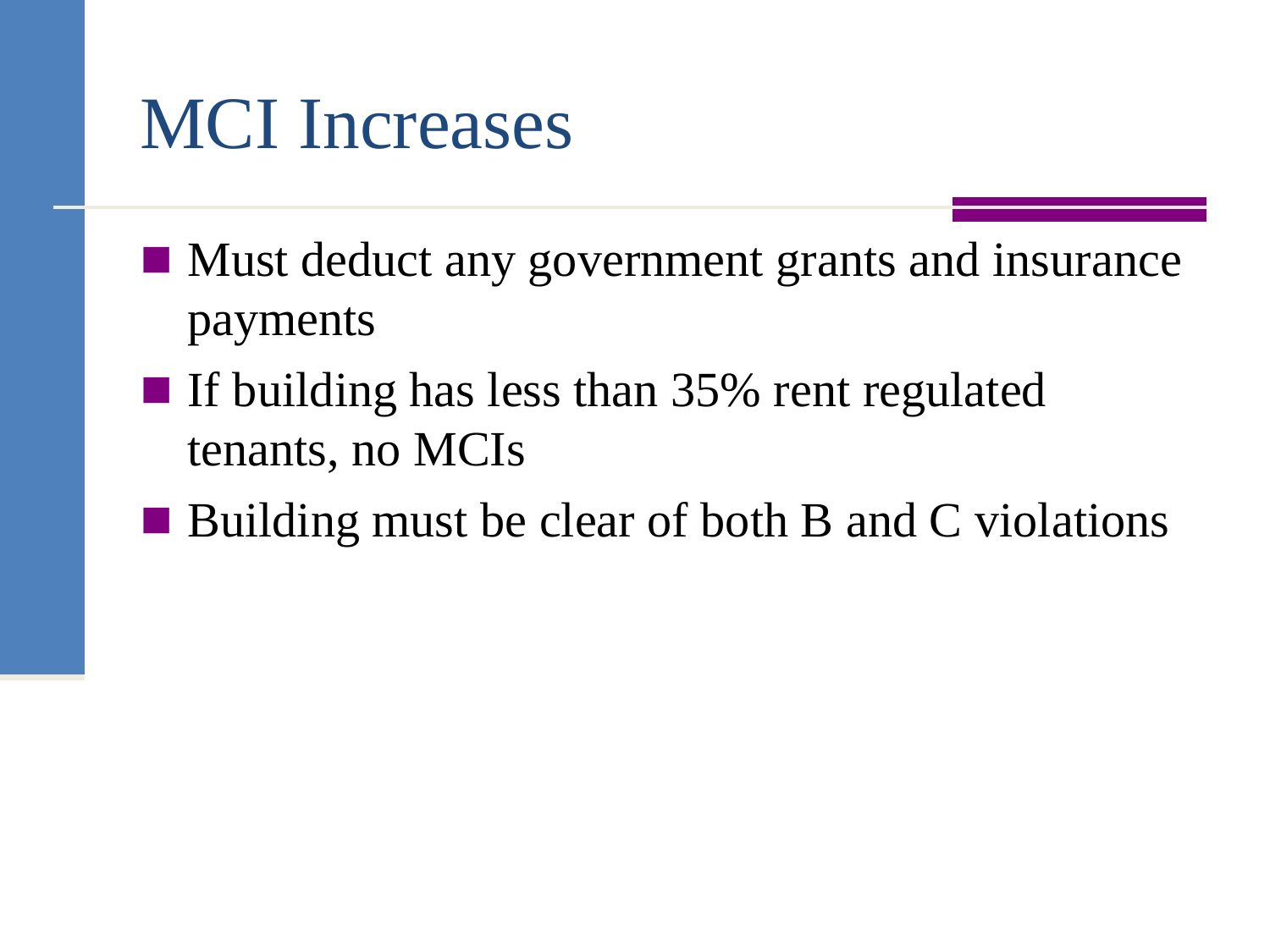- Pay back period
	- buildings with thirty-five units or fewer, 144 months.
	- buildings with more than 35 units, 150 months

- Annual cap is 2% but Landlord may add full balance of MCI to rent upon vacancy though.
- No more retroactive charges
- The landlord can take percentage increase annually until the aggregate rent increase reaches  $1/144$ <sup>th</sup> or  $1/150$ <sup>th</sup> of the cost of the improvement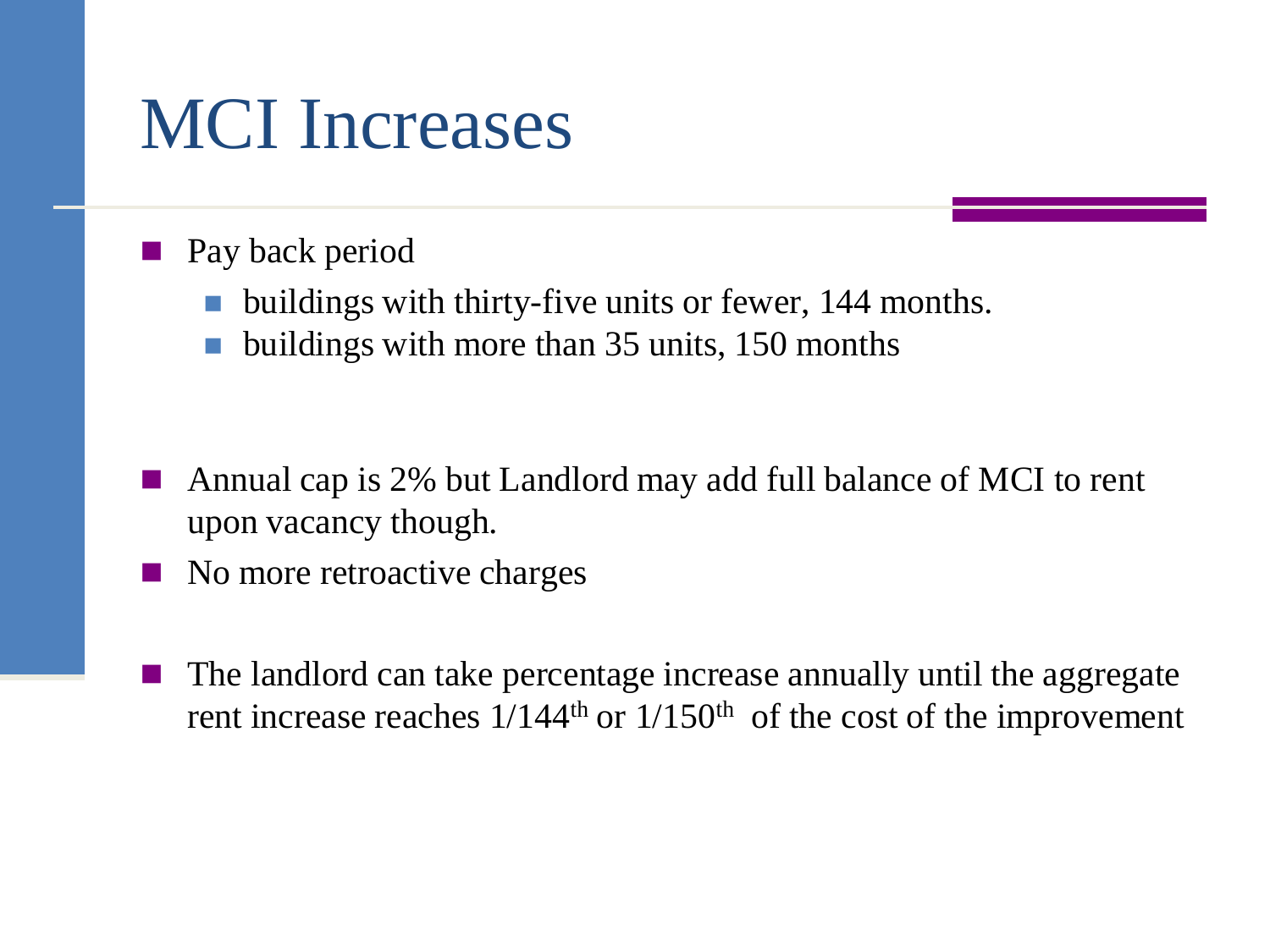■ MCIs expire after 30 years. MCIs are now called "temporary MCIs."

Tenants get 60 days to respond to owner's application.

- Increases go into effect the first of the month after the date of mailing  $+60$  days
- HCR must audit and inspect 25% of MCIs.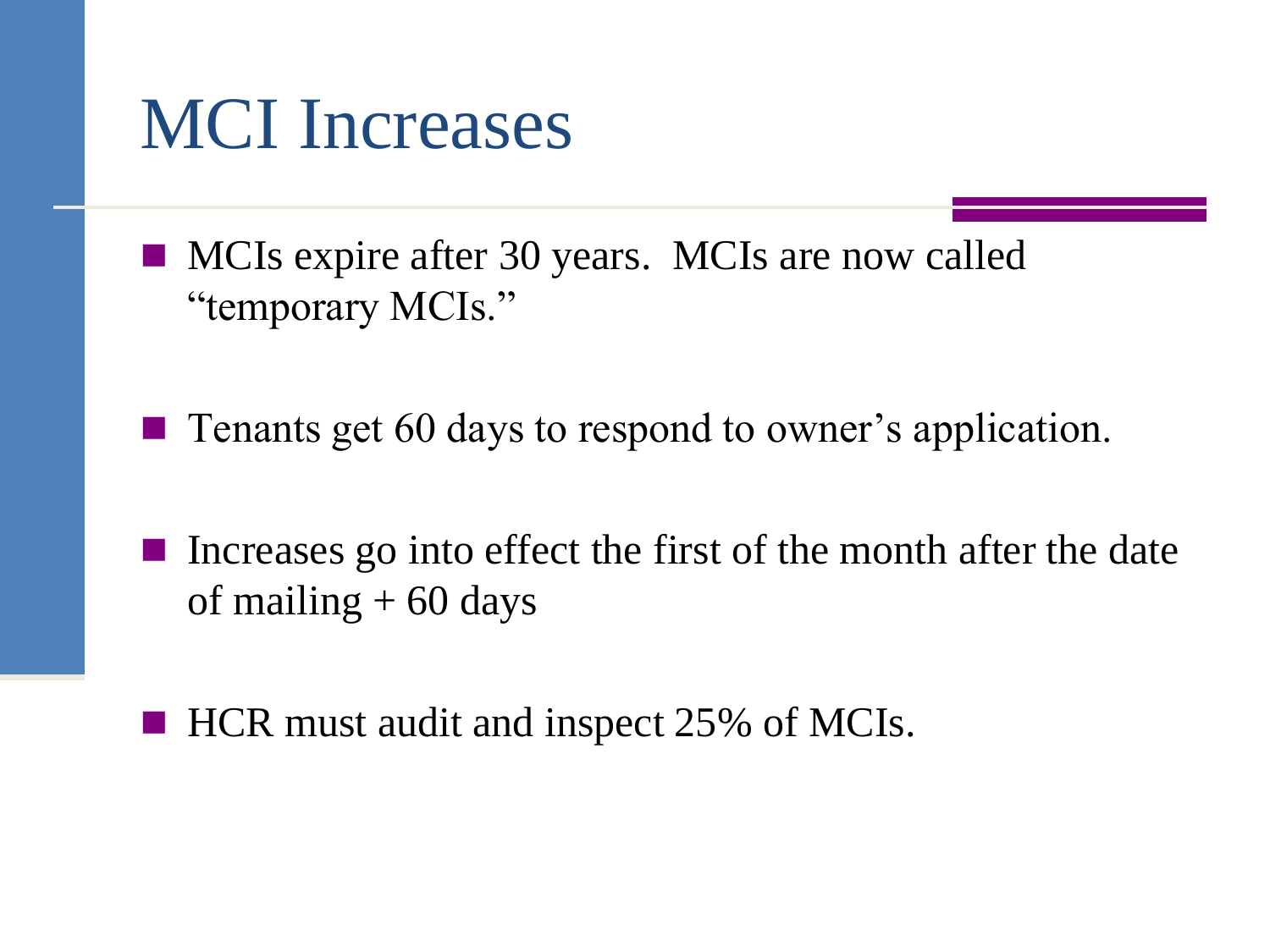### MCI Increases – example

#### Old Law

Landlord spends \$1 million in 100 unit building.

MCI increase is \$10,000 per apartment, divided by  $96 = $104$ .

Tenant with \$1000 rent pays: Year 1: \$1060 Year 2: \$1104

#### New Law

Landlord spends \$1 million in 100 unit building.

MCI increase is \$10,000 per apartment, divided by  $144 = $69$ .

Tenant with \$1000 rent pays: Year 1: \$1020 Year 2: \$1040 Year 3: \$1060 Year 4: \$1069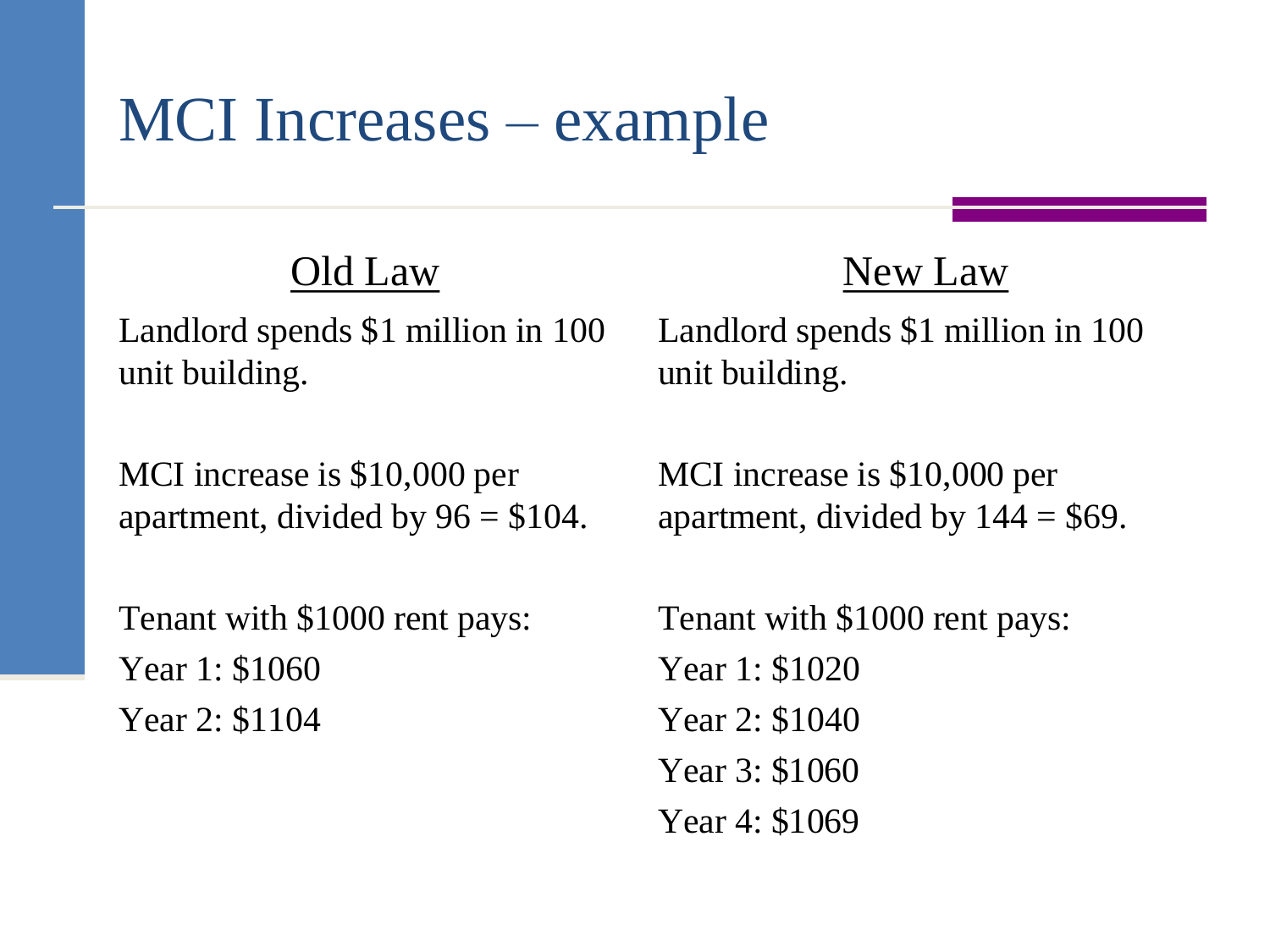### Rent Deposits

"UNDER NO CIRCUMSTANCES shall the respondent's failure or inability to pay use and occupancy as ordered by the court constitute a basis to dismiss any of the respondent's defenses or counterclaims, with or without prejudice to their assertion in another forum."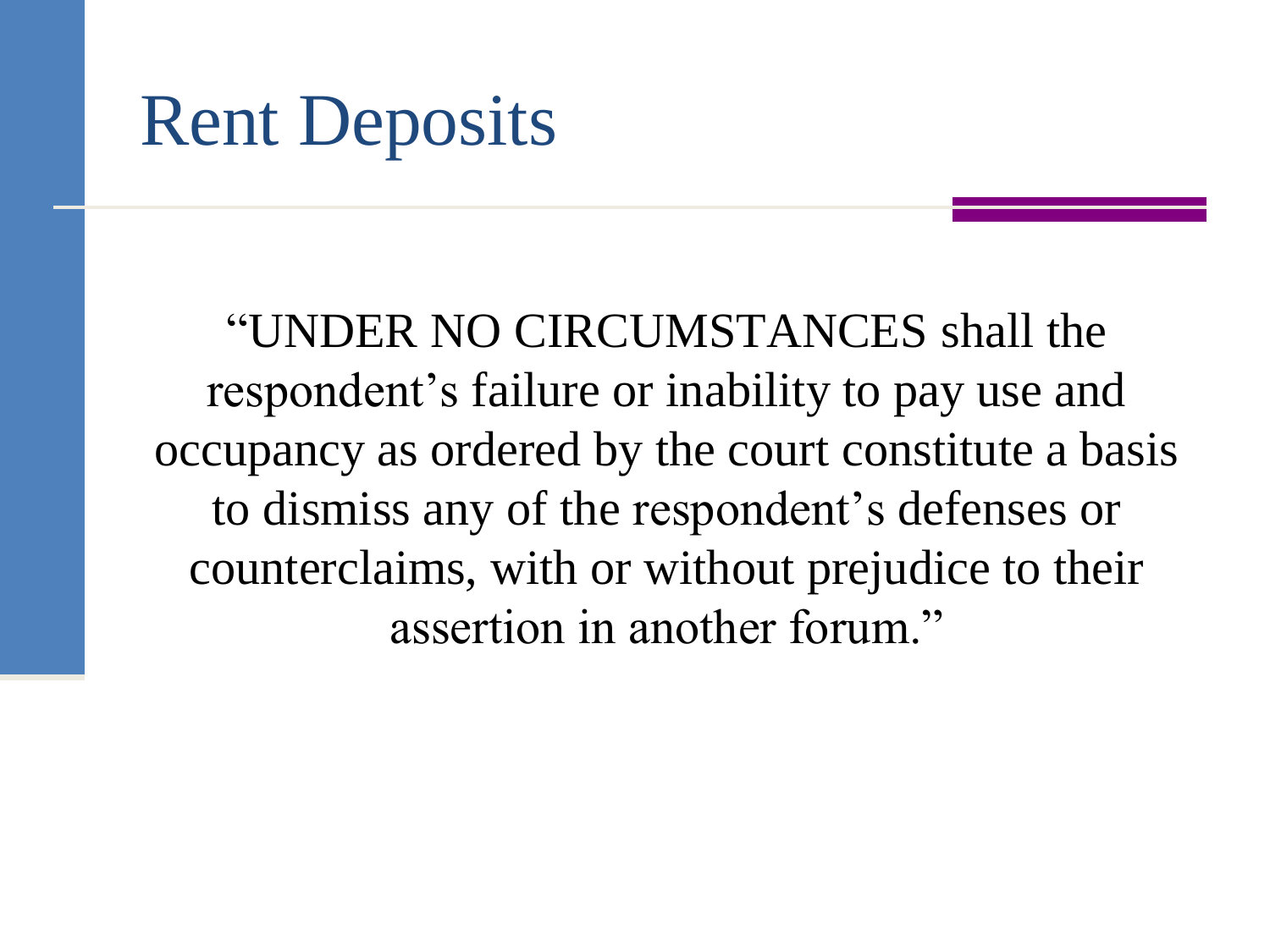## Rent Deposits

- Use and occupancy is now prospective only for date of landlord's motion.
- Time trigger is *60 days* from first appearance.
- Adjournment to seek counsel does NOT count toward the 'two adjournments.'
- Only adjournments at tenant's *sole* request count toward the elapsed time.
- Rent deposit applications must be made by motion on notice.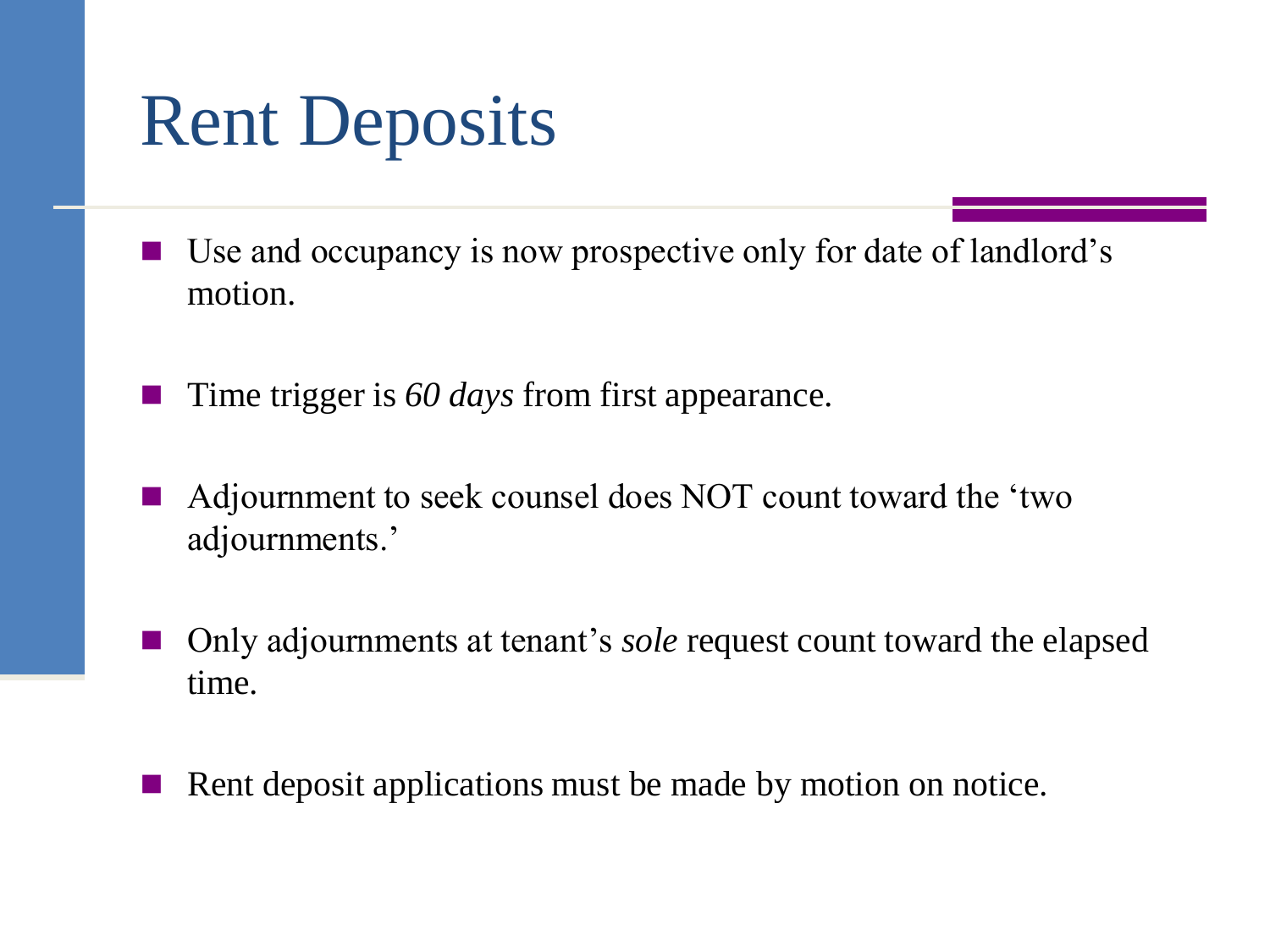## Rent Deposits

- Defenses to use and occupancy expanded to include warranty, overcharge and violation of CO.
- Use and occupancy cannot exceed legal regulated rent, or tenant's rent share under a subsidy program. UO also cannot exceed 30% of any fixed income, not just SSI.
- Upon failure to deposit, immediate trial *may* be ordered at court's discretion. Court may also for good cause extend time for deposit.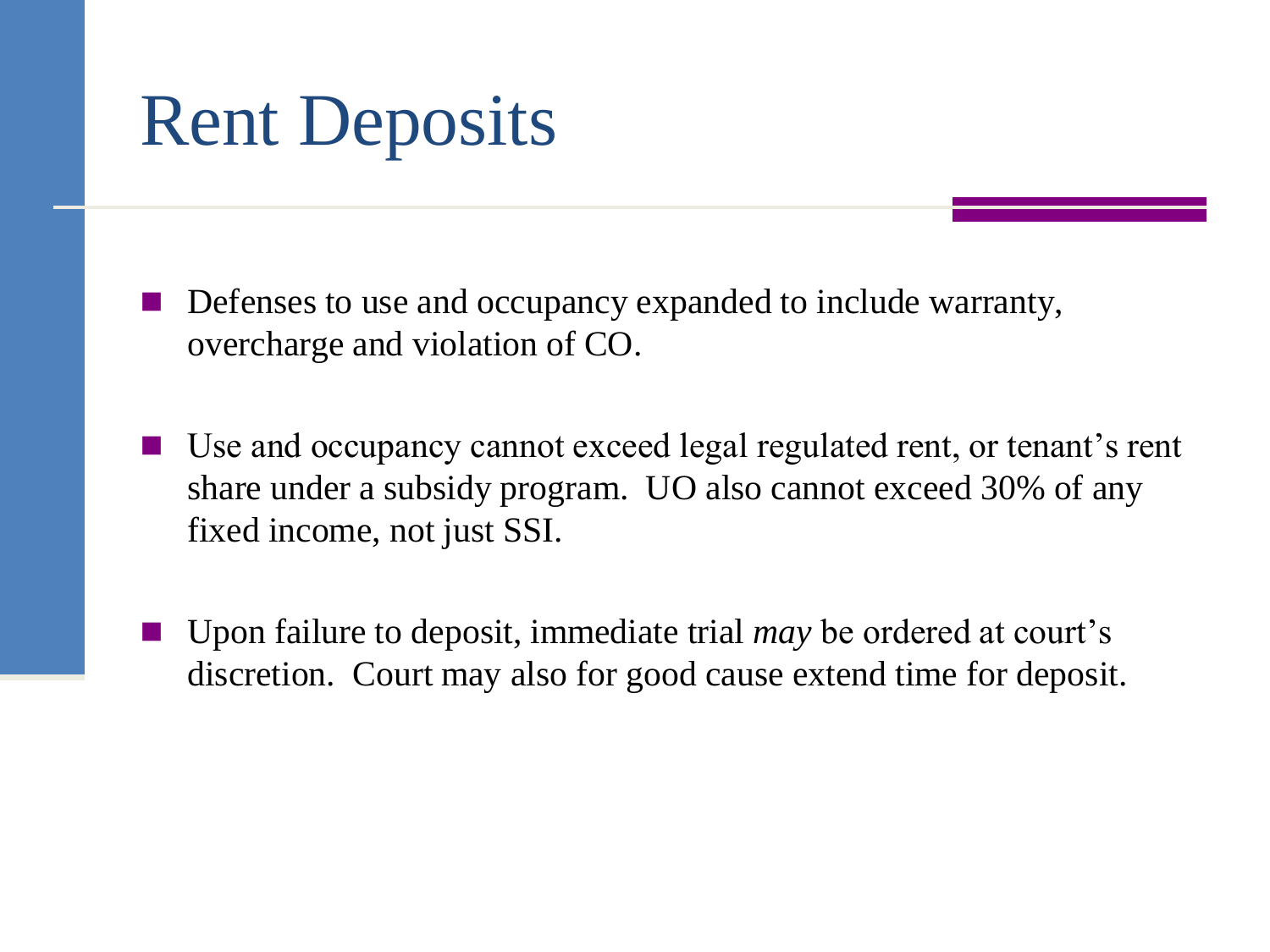#### RPL §223-b (Retaliatory Eviction):

- Adds complaints to landlord or landlord's agent (previously governmental authority)
- Adds complaints about breach of warranty of habitability.
- Adds to section on substantial alteration of lease terms, offering a new lease with a unreasonable rent increase.
- Makes the presumption applicable to complaints within a year (previously 6 months).
- Requires the landlord to "establish" (not give a "credible explanation of") a non-retaliatory motive.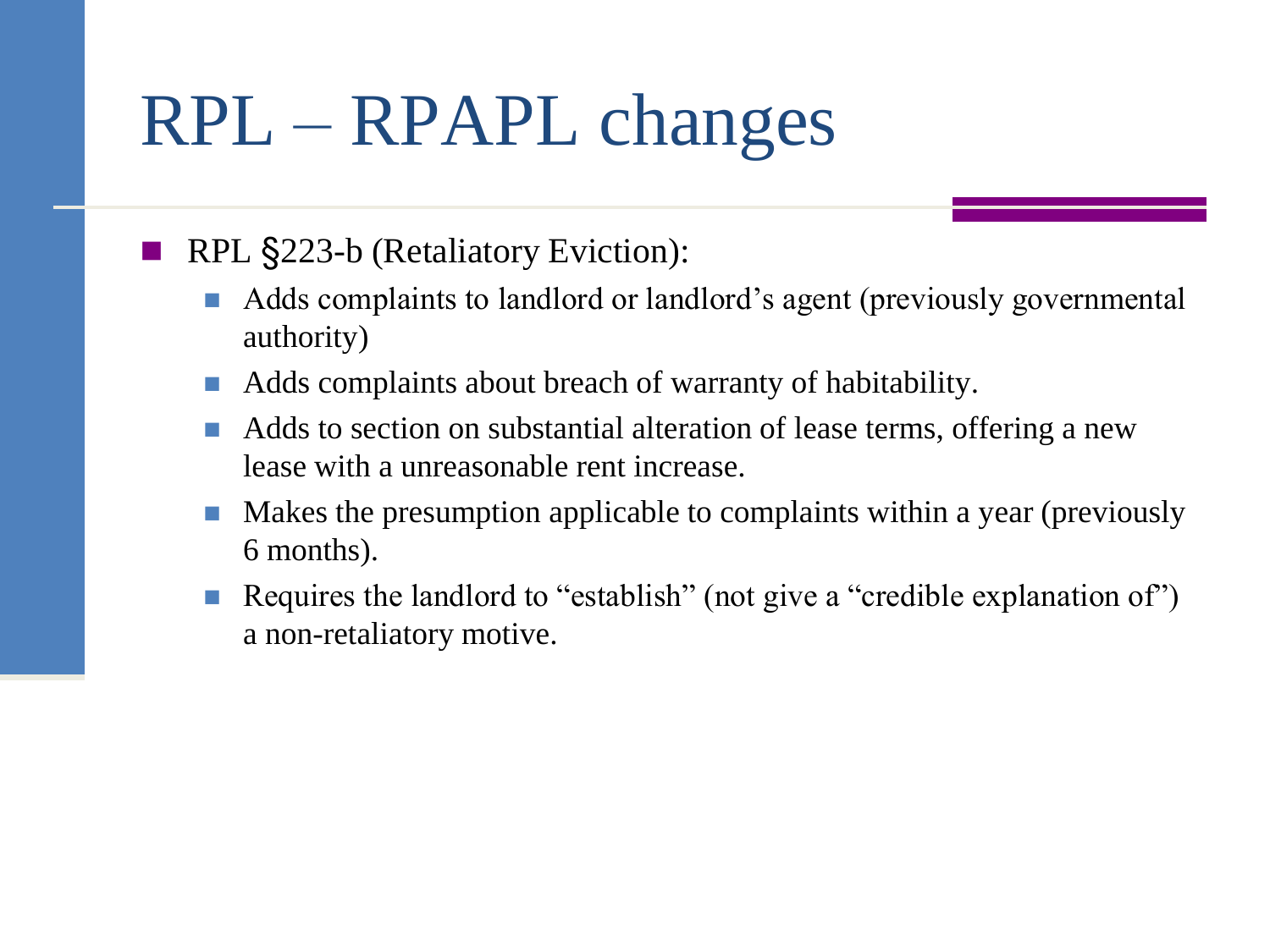- RPL §226-c, RPL §232-a, RPL §232-b, Notices of non renewal or rent increase of more than 5%
	- If a tenant has a lease of less than one year *and* has occupied the apartment for less than one year, 30 days notice of nonrenewal,
	- if a tenant has a lease of one less than 2 years, *or* has occupied the apartment for more than 1 year, 60 days notice of nonrenewal.
	- If a tenant has a lease or has lived in a unit for 2 years or more, 90 days notice of nonrenewal.
	- **Only for residential tenancies**
	- Takes effect in 120 days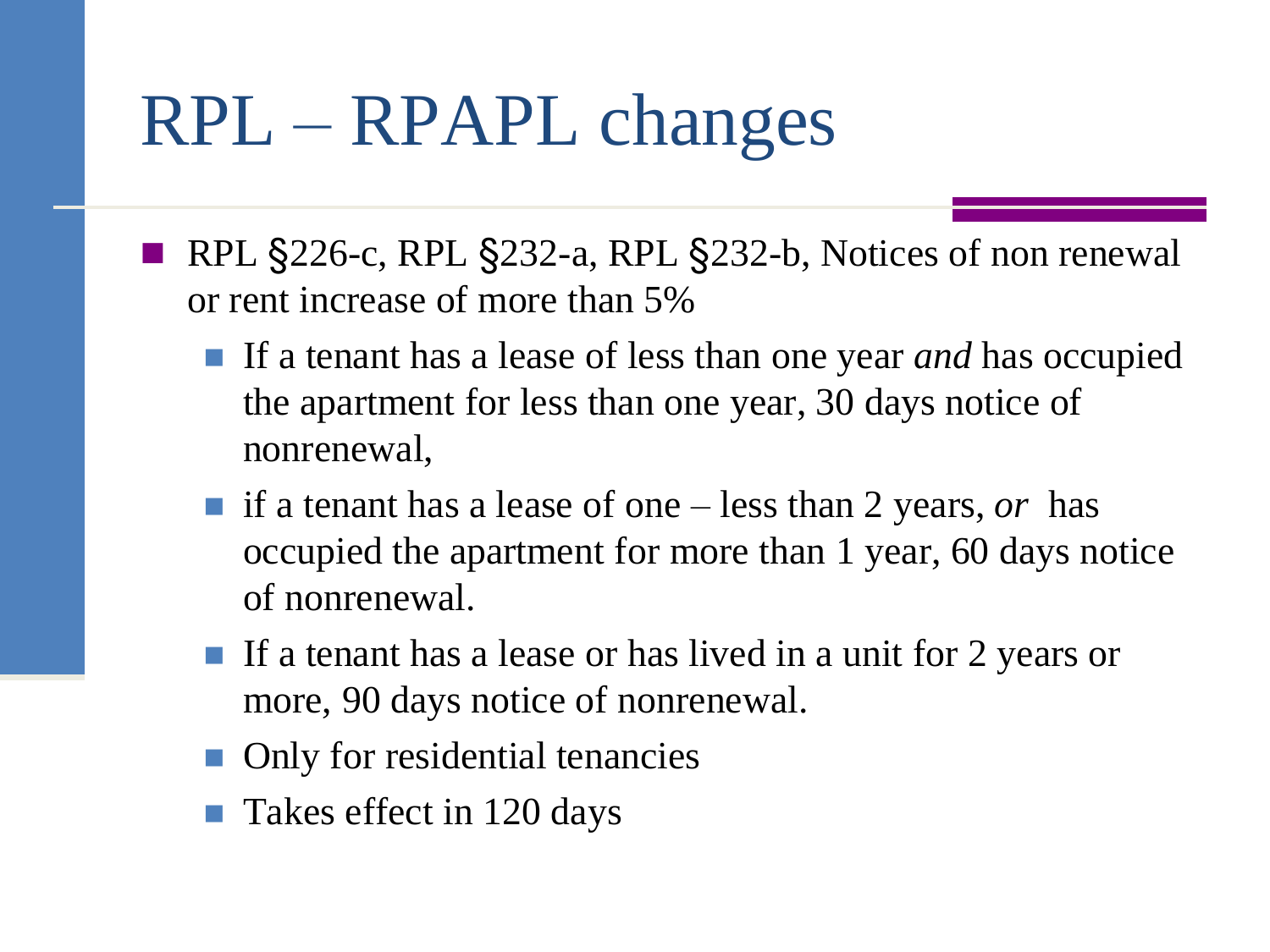RPL §227-e: Duty to Mitigate: Tenant breaks a lease during the lease term: after tenant breaks lease, landlords have duty to mitigate by renting at lower of market rent *or tenant's last rent*

- RPL §234: Attorneys fees no attorneys fees allowed on a default judgement
- RPL §235-e: expands protections regarding rent receipts, requires landlords to notify tenants about failure to receive rent, creates an affirmative defense if the landlord failed to provide such notice.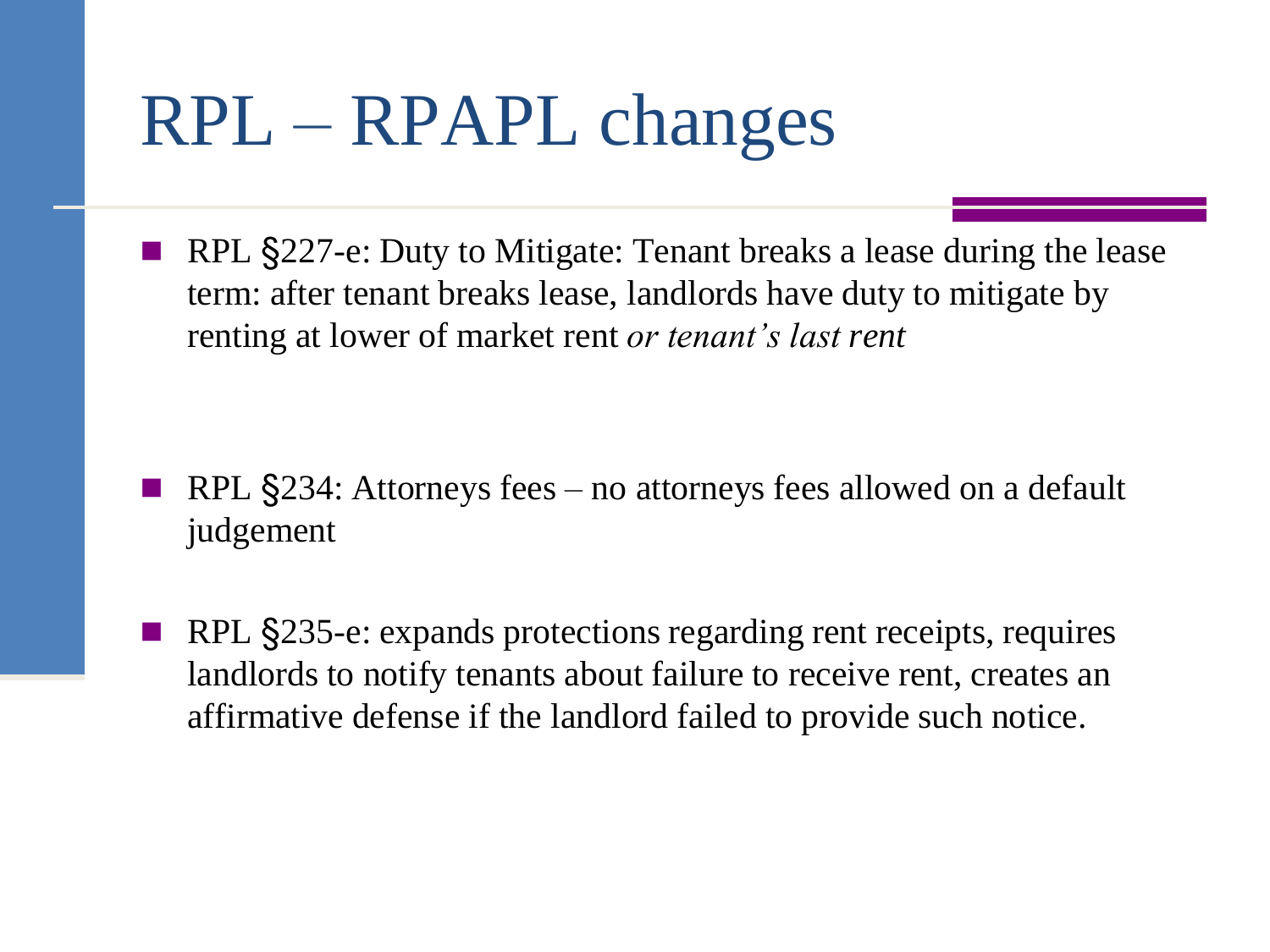#### RPL §238-a: Limitation on fees

- **Application fees for new apartment: bars or limits** application fees prior to rental (including background checks) to \$20.
- Late fees are limited to \$50 or 5% of the rent whichever is less.
- RPL changes take effect immediately except for changes to the notice provisions for termination of tenancy/increase in rent. Those provisions take effect 120 days after June 14, 2019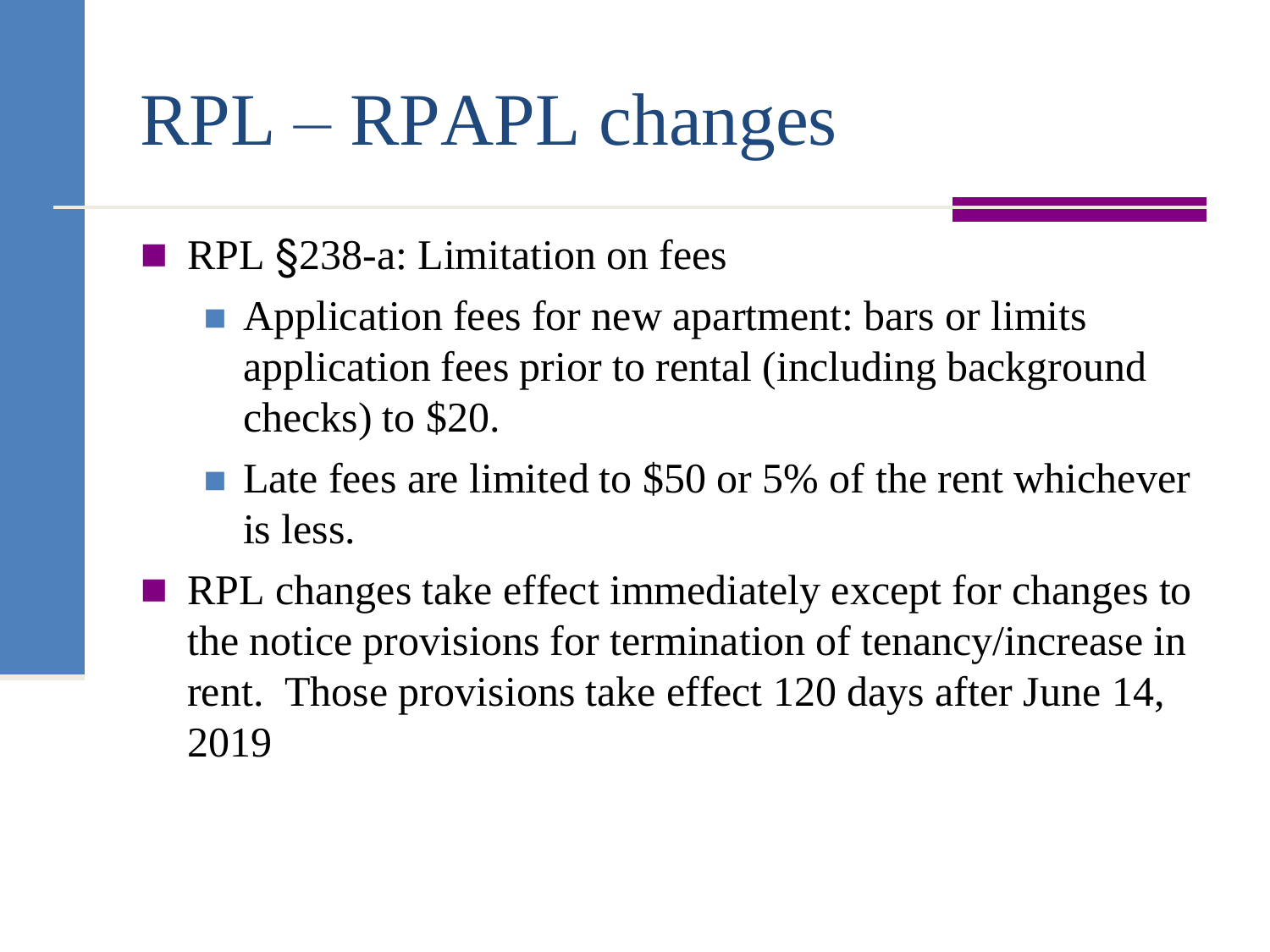- RPAPL §702 excludes non-rent fees and charges from non payments
	- Legal fees? See RPL §234.
- RPAPL  $\S$ 711
	- **prohibits self help evictions of all "lawful occupants".** 
		- Overrules Andrews v. Acasia Network
	- Requires written rent demands with 14 days notice.
	- Overrules Poulakas v. Ortiz landlords cannot get a possessory judgment against next of kin, only the estate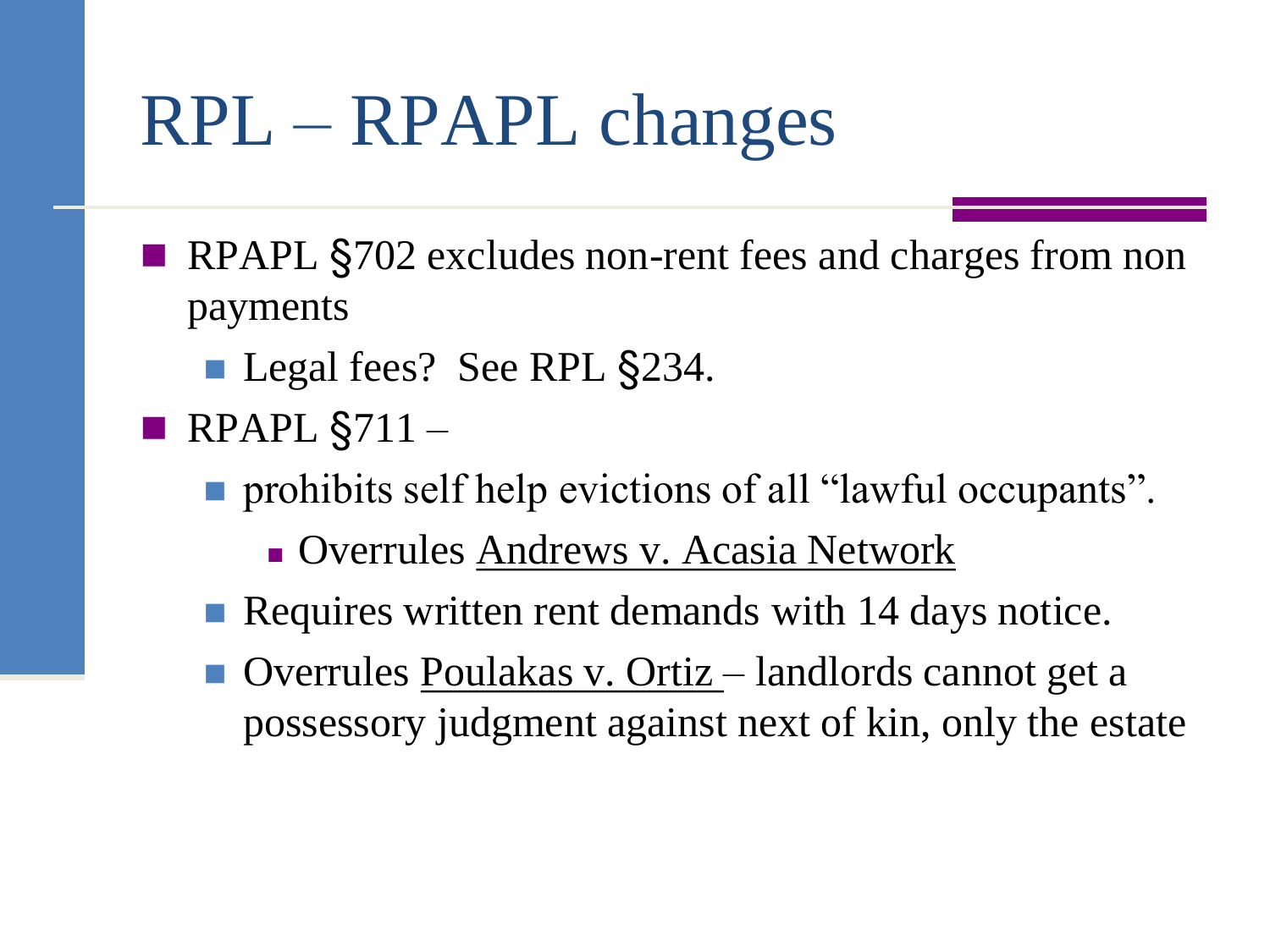- RPAPL §731: in a nonpayment proceedings, payment of the full amount of rent due prior to the hearing on the petition, must be accepted by the landlord and renders the proceeding moot
- RPAPL §732: non payment proceedings
	- Section 1: Petitions are returnable in 10 days not 5 days
	- Section 2: After a court issues a possessory judgment, tenants have five days to pay but there is now an exception to this standard which can be found in RPAPL §753
	- Section 3: Tenants have 10 days to answer, not five. Additionally, this section refers to §753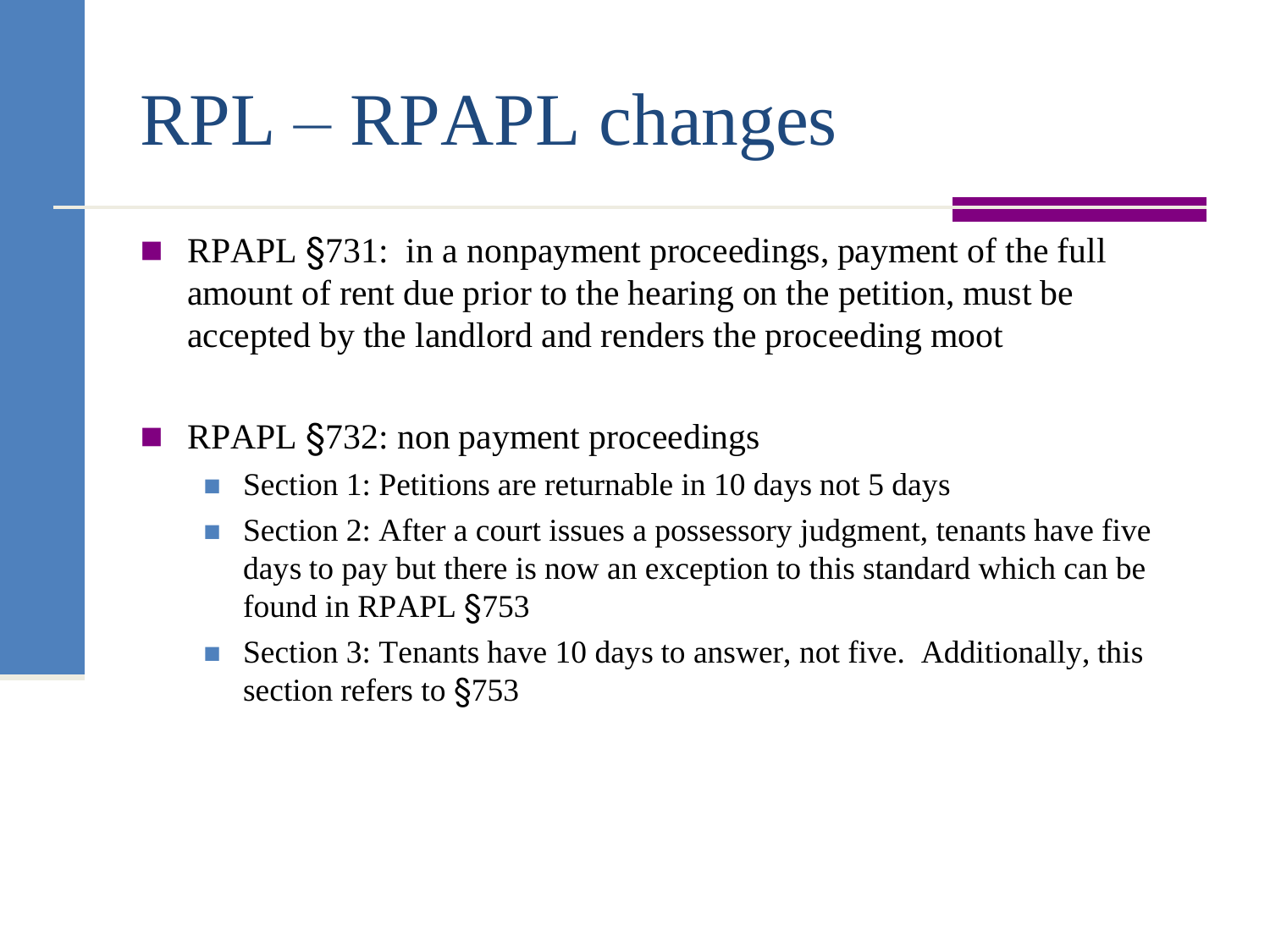RPAPL §733: holdovers must be served at least ten days in advance not five days

■ RPAPL §743: Landlords can't demand answers in holdovers prior to the return date.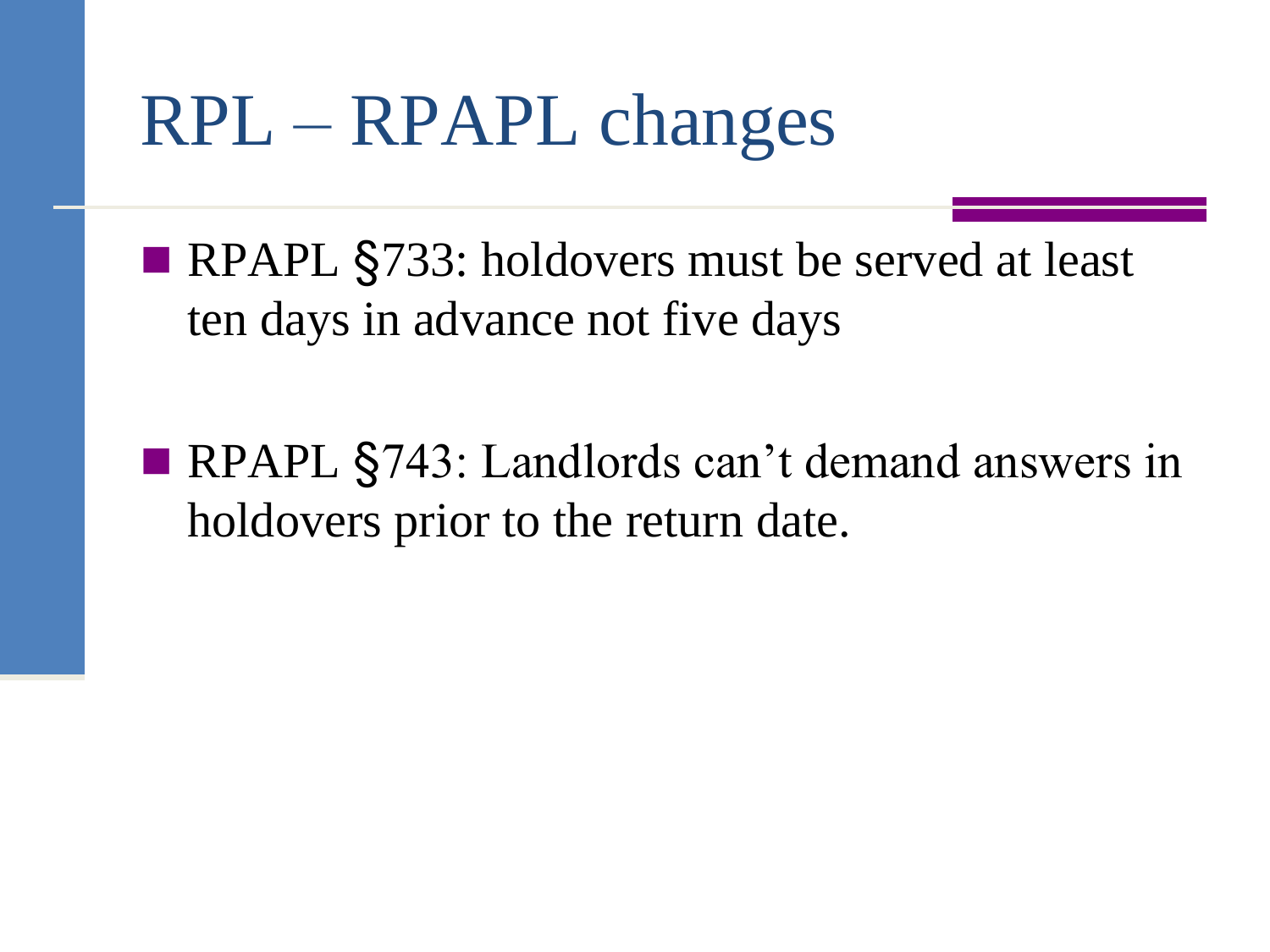### RPAPL §745

- Court must grant at least a fourteen day adjournment at the request of either party
- Second or subsequent adjournments are at the Court's discretion
- Rent Deposit Law (see previous slides)
- RPAPL §747-a
	- **Repeals section which barred stays of eviction** without deposit of judgement amount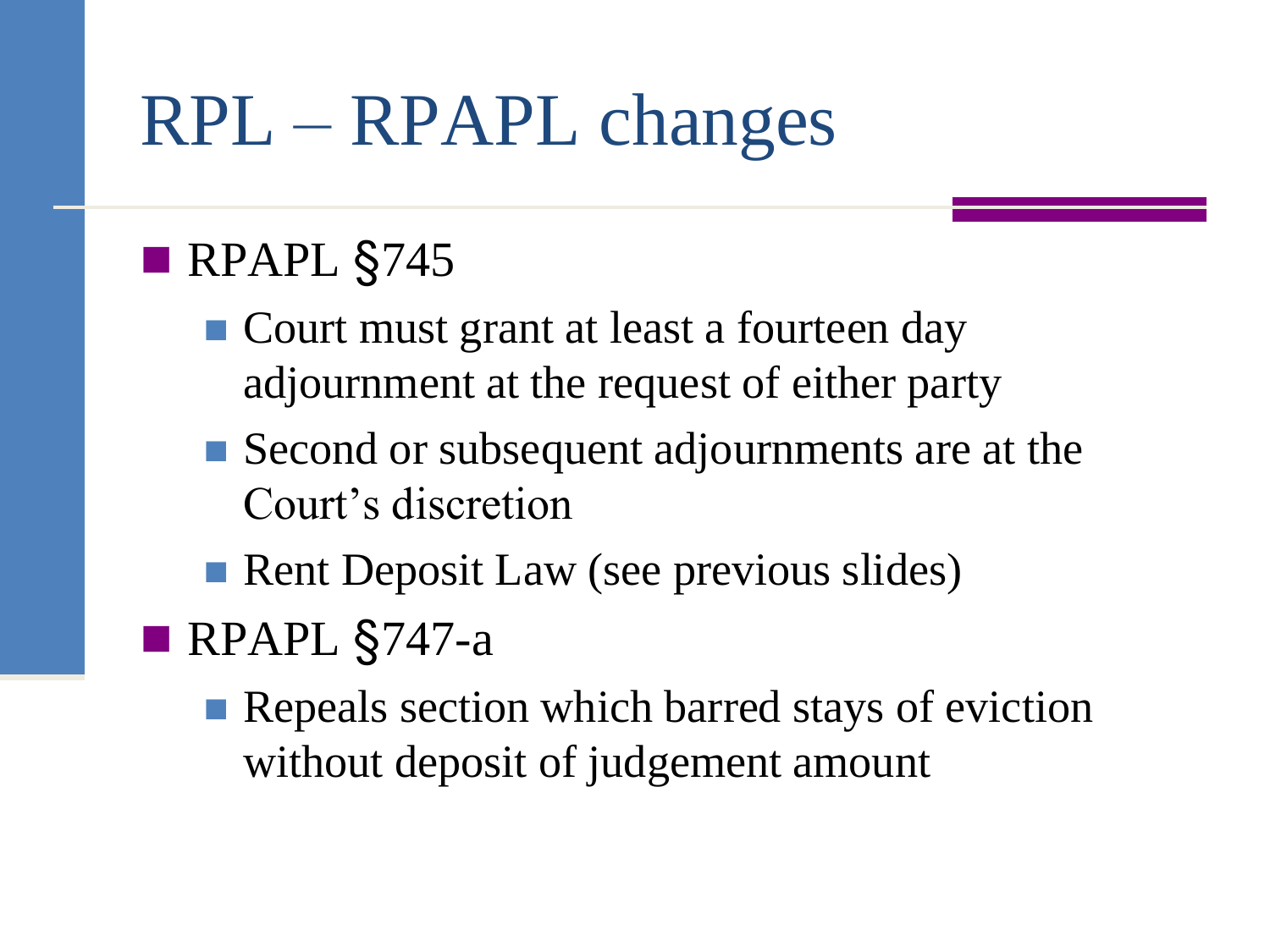### RPAPL §749 Warrants

- Marshals must give 14 calendar days notice
- Repealed language which said that issuance of the warrant annulled the landlord tenant relationship
- Law codifies court's discretion to stay execution of the warrant on good cause shown and to restore tenants post eviction
- Court must vacate the warrant prior to eviction upon payment or deposit of full rent due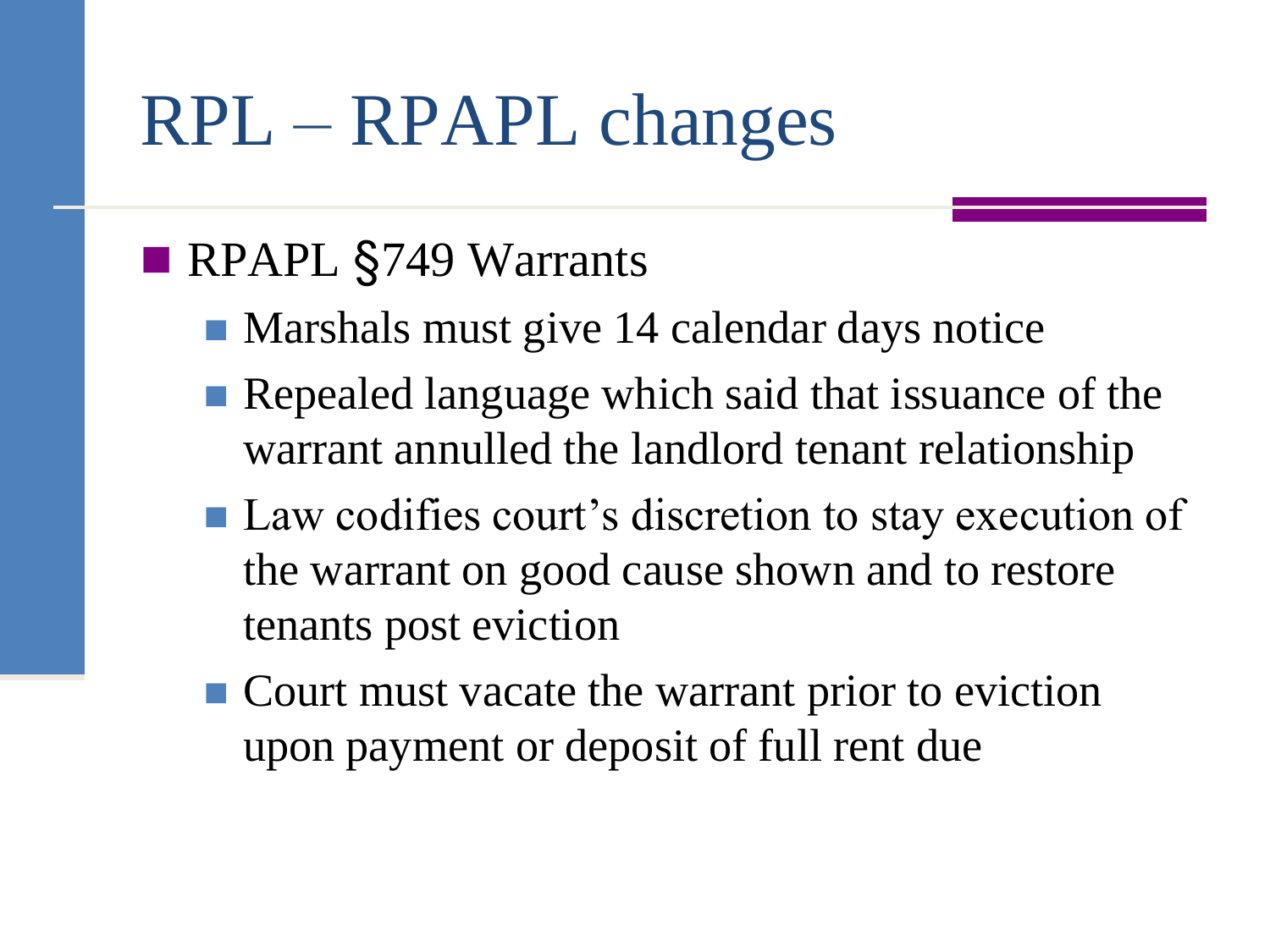- RPAPL §753 (the title of this Section used to reference holdovers) Stays
	- RPAPL §753(1) courts may stay issuance of warrants for up to one year. The court must consider ill health, exacerbation of an ongoing condition, child's enrollment in a local school, or any other extenuating life circumstance affecting the ability of the tenant or tenant family to relocate and maintain quality of life.
	- RPAPL §753(4) tenants have 30 days to cure breach of lease – used to be 10 days.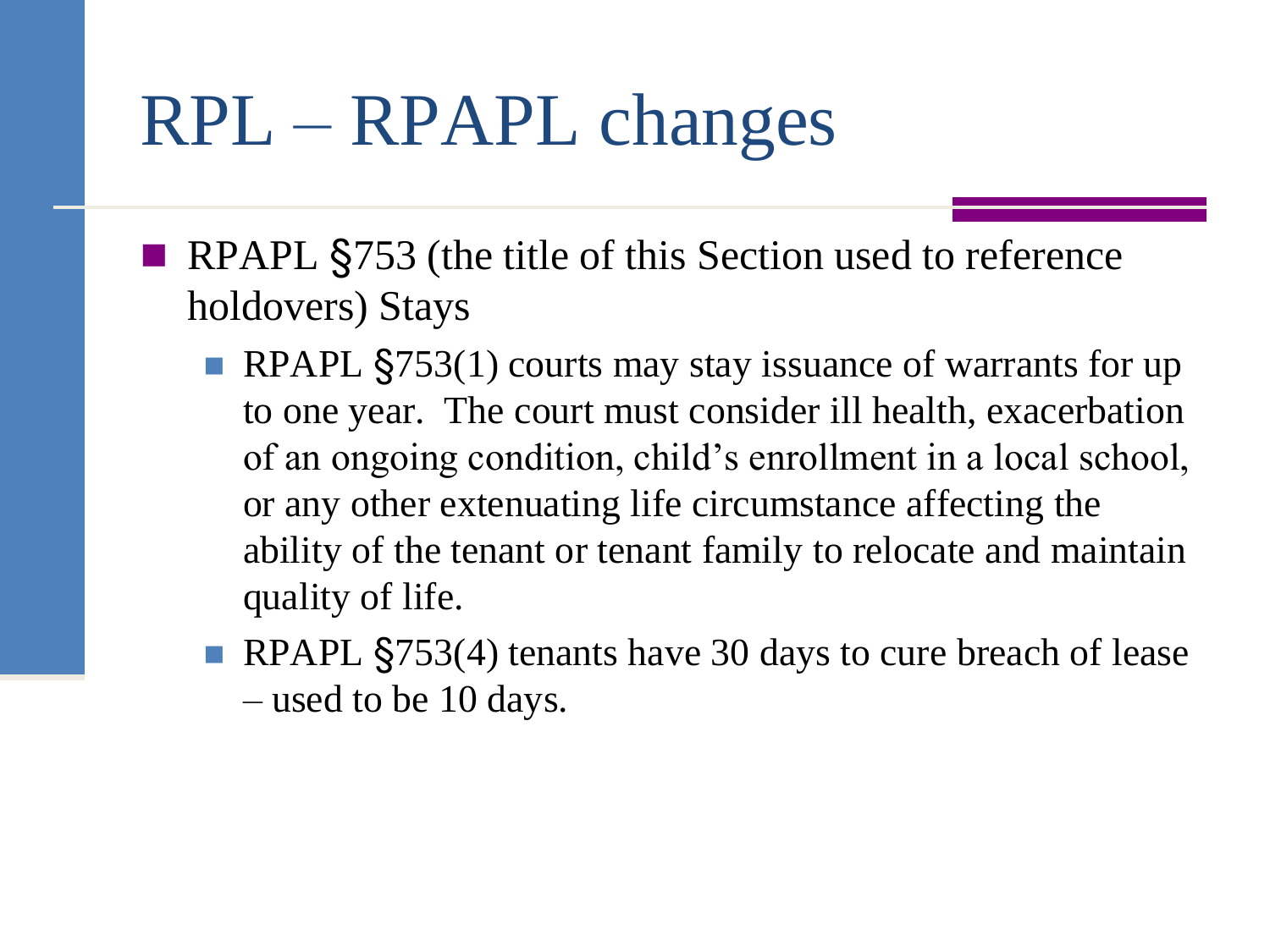- RPAPL  $\S$ 757 if a tenant is evicted as a result of a foreclosure proceedings, court records will be sealed and no disclosure of information relating to the lessee shall be authorized.
- RPAPL §768 expands NYC's illegal eviction law upstate.
- **All RPAPL** sections take effect immediately and apply to proceedings commenced on or after the effective date of the Act. (but see Rent deposit slide)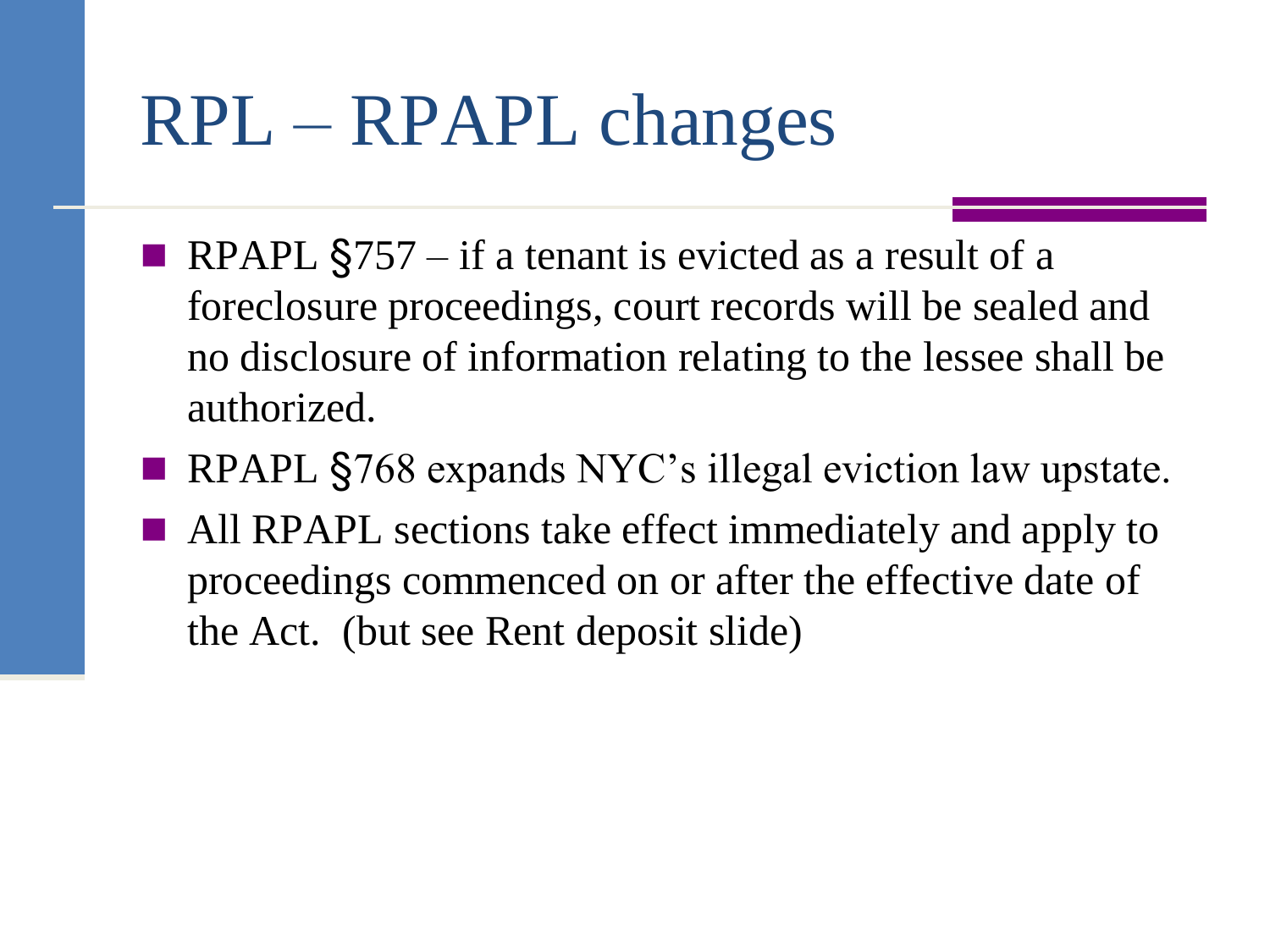# Security Deposits

- General Obligations law §7-108(a) Security Deposits
	- No more than one month's rent
	- Landlord can withhold security deposit for
		- damage to the unit above wear and tear,
		- non payment of rent or non payment of utility charges payable directly to landlord as part of lease
		- **n** moving and storage of tenant's belongings
	- $\blacksquare$  New scheme of inspections
	- Landlord must provide within 14 days a notice listing reasons for withholding the security deposit or the security deposit
		- If the landlords fails to provide the 14 written statement, the landlord cannot keep the security deposit
- Effective date of this section: Security deposit law goes into effect 30 days after the effective date of the act and applies to any lease or rental agreement or renewal of a lease or rental agreement entered into on or after July 14<sup>th</sup>